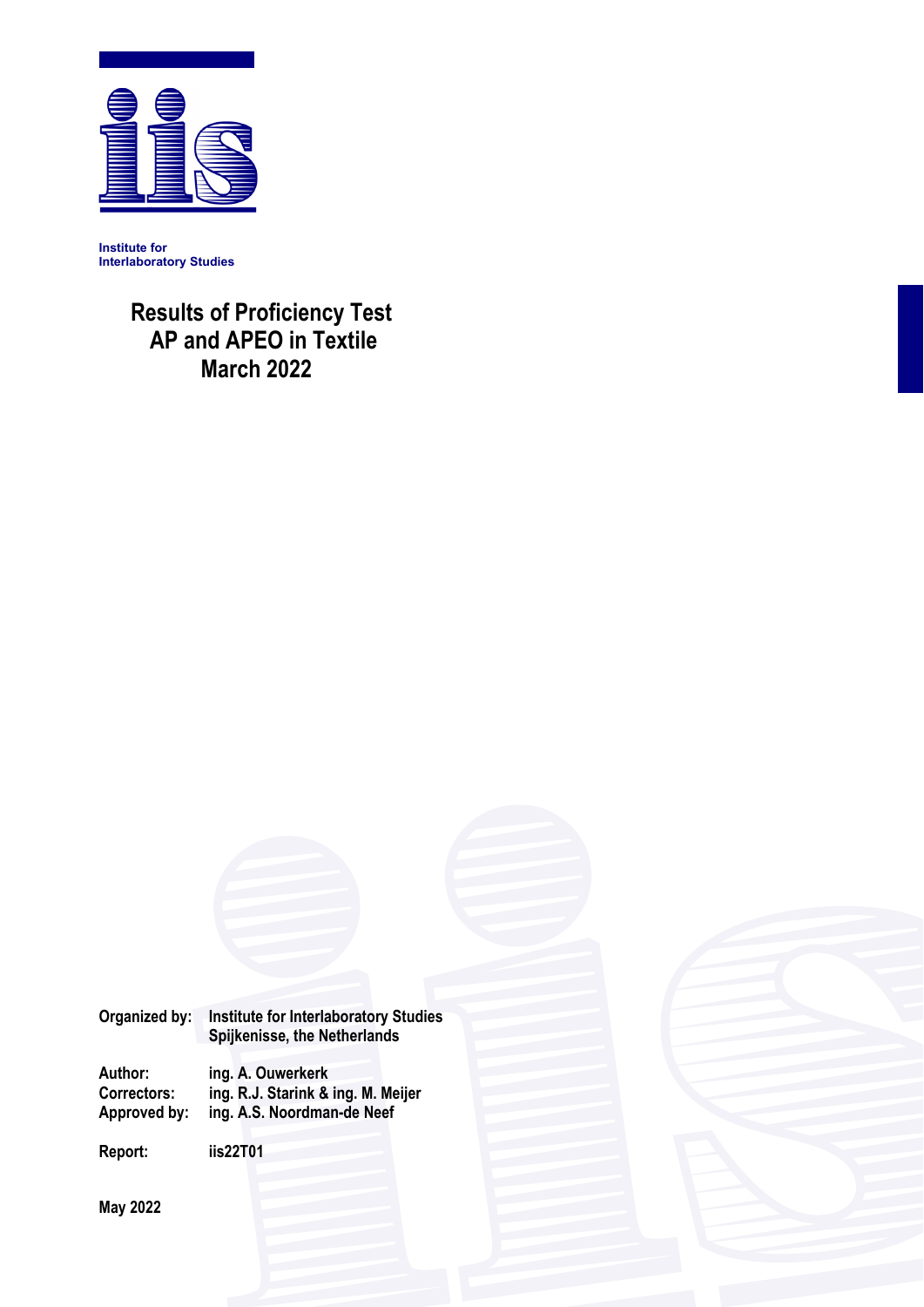## **CONTENTS**

| $\mathbf{1}$   |                                                                       |  |
|----------------|-----------------------------------------------------------------------|--|
| $\overline{2}$ |                                                                       |  |
| 2.1            |                                                                       |  |
| 2.2            |                                                                       |  |
| 2.3            |                                                                       |  |
| 2.4            |                                                                       |  |
| 2.5            |                                                                       |  |
| 3              |                                                                       |  |
| 3.1            |                                                                       |  |
| 3.2            |                                                                       |  |
| 3.3            |                                                                       |  |
| 4              |                                                                       |  |
| 4.1            |                                                                       |  |
| 4.2            |                                                                       |  |
| 4.3            | COMPARISON OF THE PROFICIENCY TEST OF MARCH 2022 WITH PREVIOUS PTS 10 |  |
| 4.4            |                                                                       |  |
| 5              |                                                                       |  |
| 6              |                                                                       |  |

## Appendices: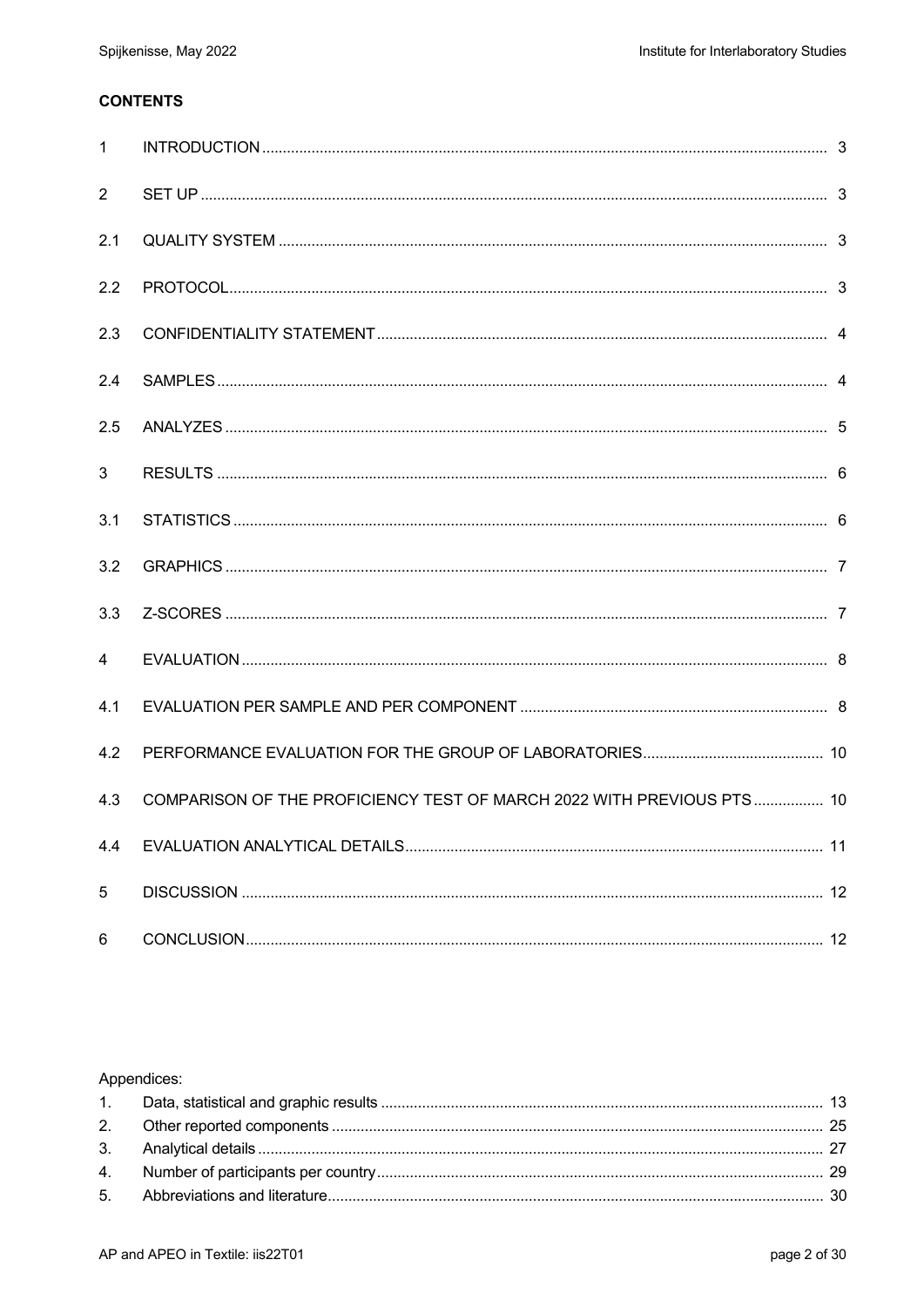### **1 INTRODUCTION**

Alkylphenol Ethoxylates (APEO), like Octylphenol Ethoxylates (OPEO) and Nonylphenol Ethoxylates (NPEO) have widely been used in manufacturing antioxidants, lubricating oil additives, laundry and dish detergents, emulsifiers, wetting agents in cosmetics, including hair products, defoaming agents and solubilizers. APEO may degrade in the environment to the corresponding Octyl- and Nonylphenols (OP & NP). These alkylphenols (AP) have attracted attention due to its prevalence in the environment and its potential role as an endocrine disruptor and xenoestrogen, due to its ability to act with oestrogen-like activity. The European Union has implemented sales and use restrictions on certain applications in which alkylphenols are used because of their alleged "toxicity, persistence, and the liability to bioaccumulate".

Since 2016 the Institute for Interlaboratory Studies (iis) organizes a proficiency scheme for the analysis of AP and APEO in Textile every year. During the annual proficiency testing program 2021/2022 it was decided to continue the proficiency test (PT) for the analysis of AP and APEO in textile.

In this interlaboratory study 95 laboratories in 25 countries registered for participation, see appendix 4 for the number of participants per country. In this report the results of the AP and APEO in Textile proficiency test are presented and discussed. This report is also electronically available through the iis website www.iisnl.com.

## **2 SET UP**

The Institute for Interlaboratory Studies (iis) in Spijkenisse, the Netherlands, was the organizer of this proficiency test (PT). Sample analyzes for fit-for-use and homogeneity testing were subcontracted to an ISO/IEC17025 accredited laboratory. It was decided to send two different textile samples positive on AP and/or APEO of 3 grams each and labelled #22515 and #22516 respectively.

The participants were requested to report rounded and unrounded test results. The unrounded test results were preferably used for statistical evaluation.

## **2.1 QUALITY SYSTEM**

The Institute for Interlaboratory Studies in Spijkenisse, the Netherlands, has implemented a quality system based on ISO/IEC17043:2010. This ensures strict adherence to protocols for sample preparation and statistical evaluation and 100% confidentiality of participant's data. Feedback from the participants on the reported data is encouraged and customer's satisfaction is measured on regular basis by sending out questionnaires.

## **2.2 PROTOCOL**

The protocol followed in the organization of this proficiency test was the one as described for proficiency testing in the report 'iis Interlaboratory Studies: Protocol for the Organisation, Statistics and Evaluation' of June 2018 (iis-protocol, version 3.5). This protocol is electronically available through the iis website www.iisnl.com, from the FAQ page.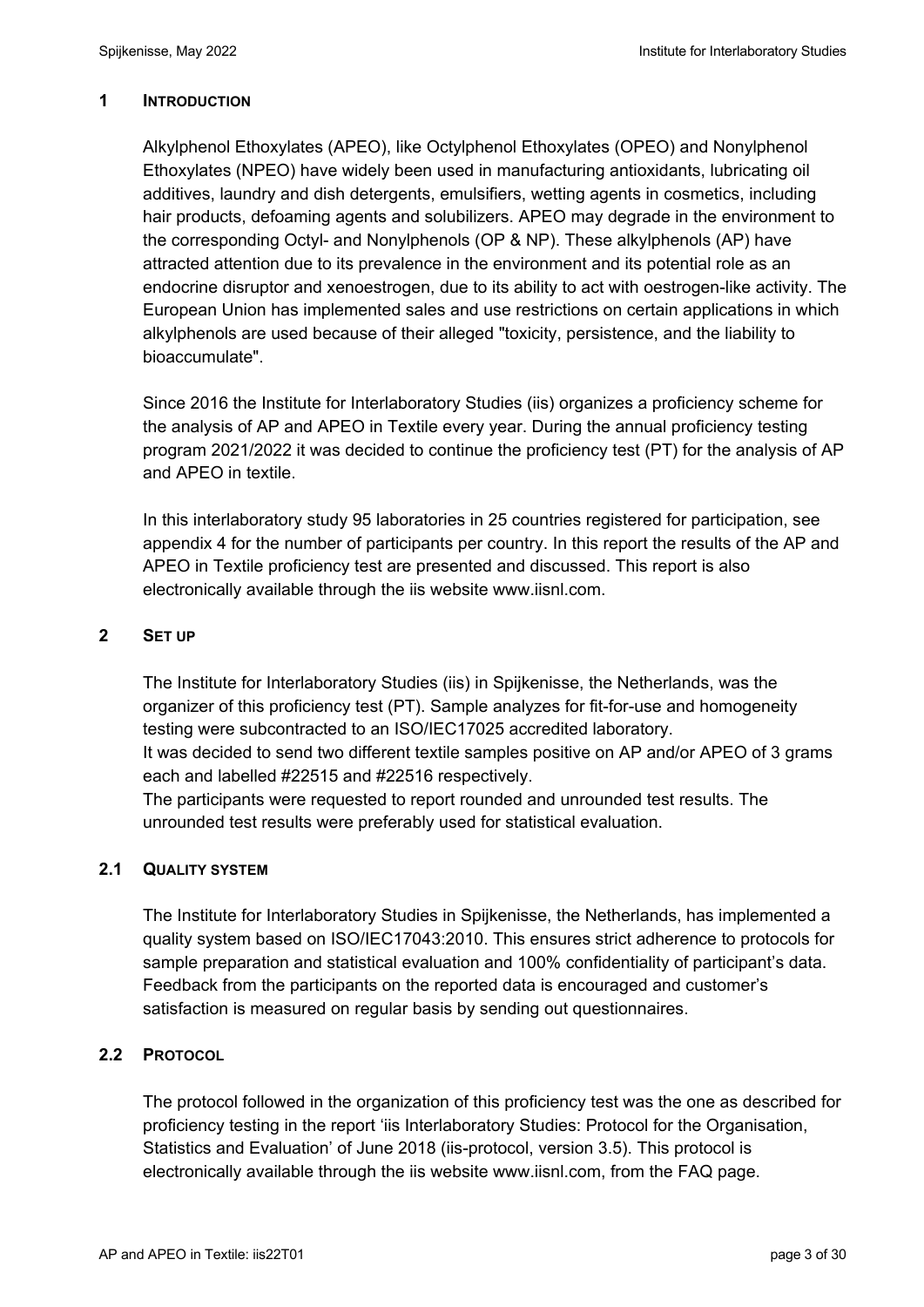## **2.3 CONFIDENTIALITY STATEMENT**

All data presented in this report must be regarded as confidential and for use by the participating companies only. Disclosure of the information in this report is only allowed by means of the entire report. Use of the contents of this report for third parties is only allowed by written permission of the Institute for Interlaboratory Studies. Disclosure of the identity of one or more of the participating companies will be done only after receipt of a written agreement of the companies involved.

## **2.4 SAMPLES**

For the first sample a batch of yellow cotton was selected which was made positive on NP and NPEO by a third-party laboratory. This batch was cut into small pieces. After homogenization 120 small plastic bags were filled with approximately 3 grams each and labelled #22515.

The homogeneity of the subsamples was checked by determination of NP and NPEO using an in-house test method on eight stratified randomly selected subsamples.

|                 | NP<br>in mg/kg | <b>NPEO</b><br>in mg/kg |
|-----------------|----------------|-------------------------|
| sample #22515-1 | 18.11          | 29.25                   |
| sample #22515-2 | 17.89          | 28.26                   |
| sample #22515-3 | 18.84          | 29.02                   |
| sample #22515-4 | 18.41          | 29.19                   |
| sample #22515-5 | 17.13          | 28.07                   |
| sample #22515-6 | 18.89          | 28.24                   |
| sample #22515-7 | 16.72          | 29.28                   |
| sample #22515-8 | 18.38          | 29.13                   |

Table 1: homogeneity test results of subsamples #22515

From the above test results the repeatabilities were calculated and compared with 0.3 times the corresponding reproducibility of the reference method in agreement with the procedure of ISO13528, Annex B2 in the next table.

|                                   | NP.<br>in mg/kg | <b>NPEO</b><br>in mg/kg |
|-----------------------------------|-----------------|-------------------------|
| r (observed)                      | 2 17            | 1.45                    |
| reference method                  | iis memo 2203   | iis memo 2203           |
| $0.3 \times R$ (reference method) | 2.58            | 4.11                    |

Table 2: evaluation of repeatabilities of subsamples #22515, see also paragraph 4.1 for more details

The calculated repeatabilities are in agreement with 0.3 times the corresponding reproducibility of the reference method. Therefore, homogeneity of the subsamples was assumed.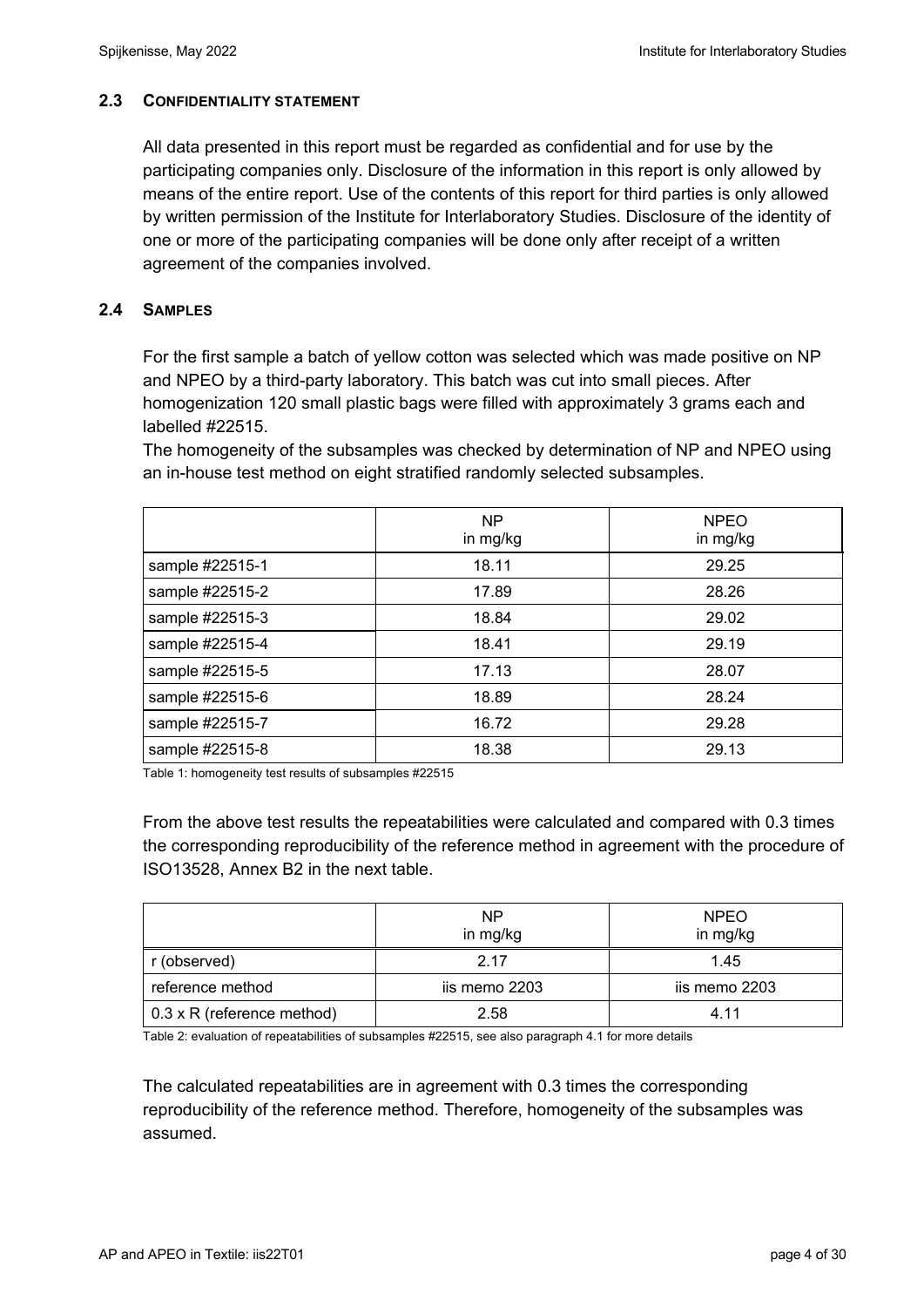For the second sample a batch of black viscose/elastane was selected which was made positive on OPEO and NPEO by a third-party laboratory. This batch was cut into small pieces. After homogenization 120 small plastic bags were filled with approximately 3 grams each and labelled #22516.

The homogeneity of the subsamples was checked by determination of OPEO and NPEO using an in-house test method on eight stratified randomly selected subsamples.

|                 | <b>OPEO</b><br>in mg/kg | <b>NPEO</b><br>in mg/kg |
|-----------------|-------------------------|-------------------------|
| sample #22516-1 | 75.73                   | 167.38                  |
| sample #22516-2 | 68.99                   | 156.61                  |
| sample #22516-3 | 70.00                   | 153.76                  |
| sample #22516-4 | 70.20                   | 154.85                  |
| sample #22516-5 | 70.40                   | 155.64                  |
| sample #22516-6 | 65.63                   | 145.34                  |
| sample #22516-7 | 71.43                   | 155.24                  |
| sample #22516-8 | 66.60                   | 143.70                  |

Table 3: homogeneity test results of subsamples #22516

From the above test results the repeatability was calculated and compared with 0.3 times the corresponding reproducibility of the reference method in agreement with the procedure of ISO13528, Annex B2 in the next table.

|                                   | <b>OPEO</b><br>in mg/kg | <b>NPEO</b><br>in mg/kg |
|-----------------------------------|-------------------------|-------------------------|
| r (observed)                      | 8.64                    | 20.41                   |
| reference method                  | iis memo 2203           | iis memo 2203           |
| $0.3 \times R$ (reference method) | 9.98                    | 22.00                   |

Table 4: evaluation of the repeatabilities of subsamples #22516, see also paragraph 4.1 for more details

The calculated repeatabilities are in agreement with 0.3 times the corresponding reproducibility of the reference method. Therefore, homogeneity of the subsamples was assumed.

To each of the participating laboratories one textile sample labelled #22515 and one textile sample labelled #22516 were sent on February 09, 2022.

## **2.5 ANALYZES**

The participants were requested to determine on samples #22515 and #22516 the concentrations of Octylphenol (OP), Nonylphenol (NP), Octylphenol Ethoxylates (OPEO), Nonylphenol Ethoxylates (NPEO) and the Total of OP, NP, OPEO and NPEO. It was requested to report if the laboratory was accredited for the requested components that were determined and to report some analytical details. To ensure homogeneity it was requested to not use less than 0.5 grams per determination.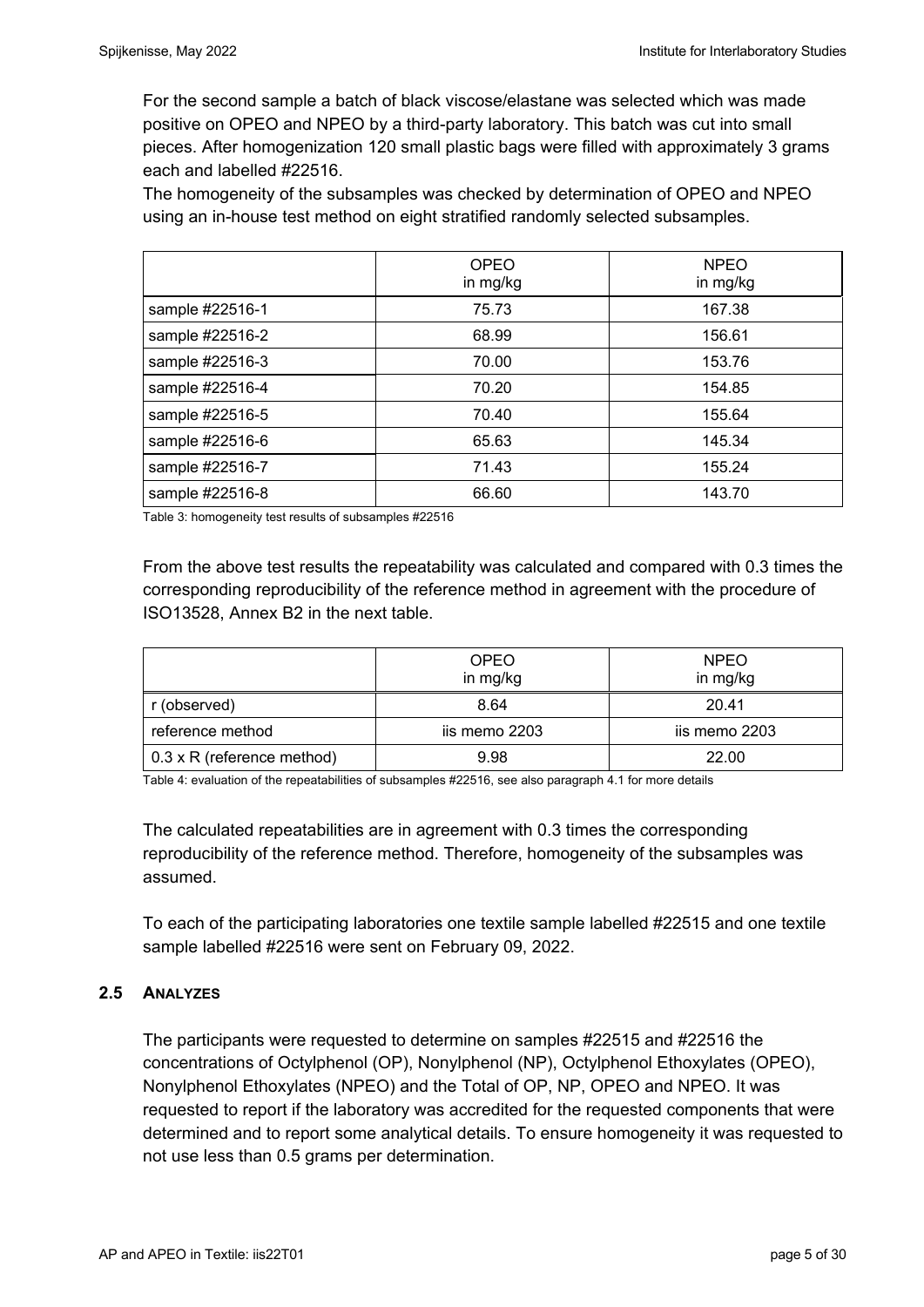It was explicitly requested to treat the samples as if they were routine samples and to report the test results using the indicated units on the report form and not to round the test results, but report as much significant figures as possible. It was also requested not to report 'less than' test results, which are above the detection limit, because such test results cannot be used for meaningful statistical evaluations.

To get comparable test results a detailed report form and a letter of instructions are prepared. On the report form the reporting units are given as well as the reference test methods (when applicable) that will be used during the evaluation. The detailed report form and the letter of instructions are both made available on the data entry portal www.kpmd.co.uk/sgs-iis-cts/. The participating laboratories are also requested to confirm the sample receipt on this data entry portal. The letter of instructions can also be downloaded from the iis website www.iisnl.com.

## **3 RESULTS**

During five weeks after sample dispatch, the test results of the individual laboratories were gathered via the data entry portal www.kpmd.co.uk/sgs-iis-cts/. The reported test results are tabulated per determination in appendices 1 and 2 of this report. The laboratories are presented by their code numbers.

Directly after the deadline, a reminder was sent to those laboratories that had not reported test results at that moment. Shortly after the deadline, the available test results were screened for suspect data. A test result was called suspect in case the Huber Elimination Rule (a robust outlier test) found it to be an outlier. The laboratories that produced these suspect data were asked to check the reported test results (no reanalyzes). Additional or corrected test results are used for data analysis and the original test results are placed under 'Remarks' in the result tables in appendices 1 and 2. Test results that came in after the deadline were not taken into account in this screening for suspect data and thus these participants were not requested for checks.

## **3.1 STATISTICS**

The protocol followed in the organization of this proficiency test was the one as described for proficiency testing in the report 'iis Interlaboratory Studies: Protocol for the Organisation, Statistics and Evaluation' of June 2018 (iis-protocol, version 3.5). For the statistical evaluation the *unrounded* (when available) figures were used instead of the

rounded test results. Test results reported as '<…' or '>…' were not used in the statistical evaluation.

First, the normality of the distribution of the various data sets per determination was checked by means of the Lilliefors-test, a variant of the Kolmogorov-Smirnov test and by the calculation of skewness and kurtosis. Evaluation of the three normality indicators in combination with the visual evaluation of the graphic Kernel density plot, lead to judgement of the normality being either 'unknown', 'OK', 'suspect' or 'not OK'. After removal of outliers, this check was repeated. If a data set does not have a normal distribution, the (results of the) statistical evaluation should be used with due care.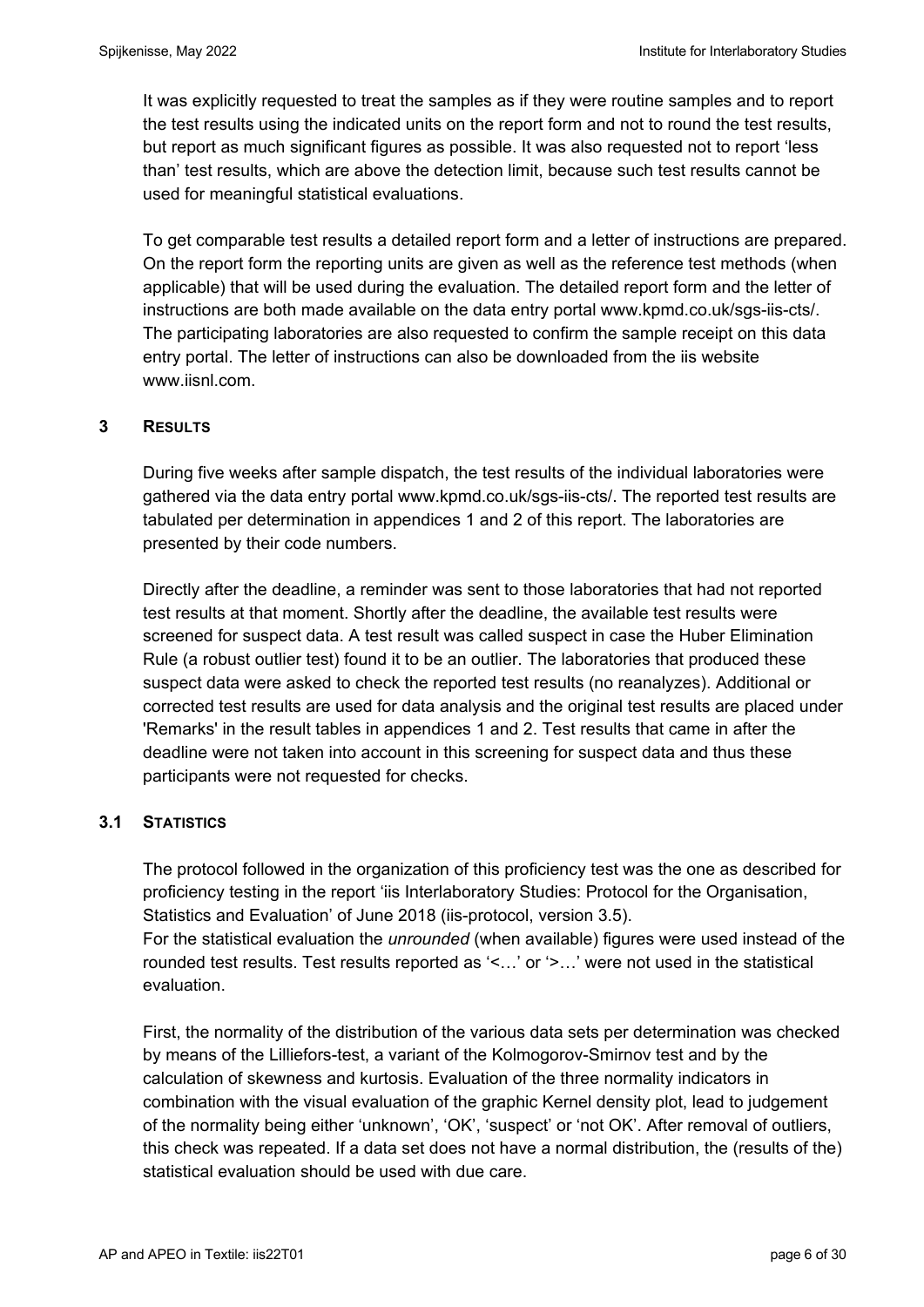The assigned value is determined by consensus based on the test results of the group of participants after rejection of the statistical outliers and/or suspect data.

According to ISO13528 all (original received or corrected) results per determination were submitted to outlier tests. In the iis procedure for proficiency tests, outliers are detected prior to calculation of the mean, standard deviation and reproducibility. For small data sets, Dixon (up to 20 test results) or Grubbs (up to 40 test results) outlier tests can be used. For larger data sets (above 20 test results) Rosner's outlier test can be used. Outliers are marked by  $D(0.01)$  for the Dixon's test, by  $G(0.01)$  or  $DG(0.01)$  for the Grubbs' test and by  $R(0.01)$  for the Rosner's test. Stragglers are marked by D(0.05) for the Dixon's test, by G(0.05) or DG(0.05) for the Grubbs' test and by R(0.05) for the Rosner's test. Both outliers and stragglers were not included in the calculations of averages and standard deviations.

For each assigned value the uncertainty was determined in accordance with ISO13528. Subsequently the calculated uncertainty was evaluated against the respective requirement based on the target reproducibility in accordance with ISO13528. In this PT, the criterion of ISO13528, paragraph 9.2.1. was met for all evaluated tests, therefore, the uncertainty of all assigned values may be negligible and need not be included in the PT report.

Finally, the reproducibilities were calculated from the standard deviations by multiplying them with a factor of 2.8.

## **3.2 GRAPHICS**

In order to visualize the data against the reproducibilities from literature, Gauss plots were made, using the sorted data for one determination (see appendix 1). On the Y-axis the reported test results are plotted. The corresponding laboratory numbers are on the X-axis. The straight horizontal line presents the consensus value (a trimmed mean). The four striped lines, parallel to the consensus value line, are the +3s, +2s, -2s and -3s target reproducibility limits of the selected reference test method. Outliers and other data, which were excluded from the calculations, are represented as a cross. Accepted data are represented as a triangle.

Furthermore, Kernel Density Graphs were made. This is a method for producing a smooth density approximation to a set of data that avoids some problems associated with histograms. Also, a normal Gauss curve (dotted line) was projected over the Kernel Density Graph (smooth line) for reference. The Gauss curve is calculated from the consensus value and the corresponding standard deviation.

## **3.3 Z-SCORES**

To evaluate the performance of the participating laboratories the z-scores were calculated. As it was decided to evaluate the performance of the participants in this proficiency test (PT) against the literature requirements (derived from e.g. ISO or ASTM test methods), the z-scores were calculated using a target standard deviation. This results in an evaluation independent of the variation in this interlaboratory study.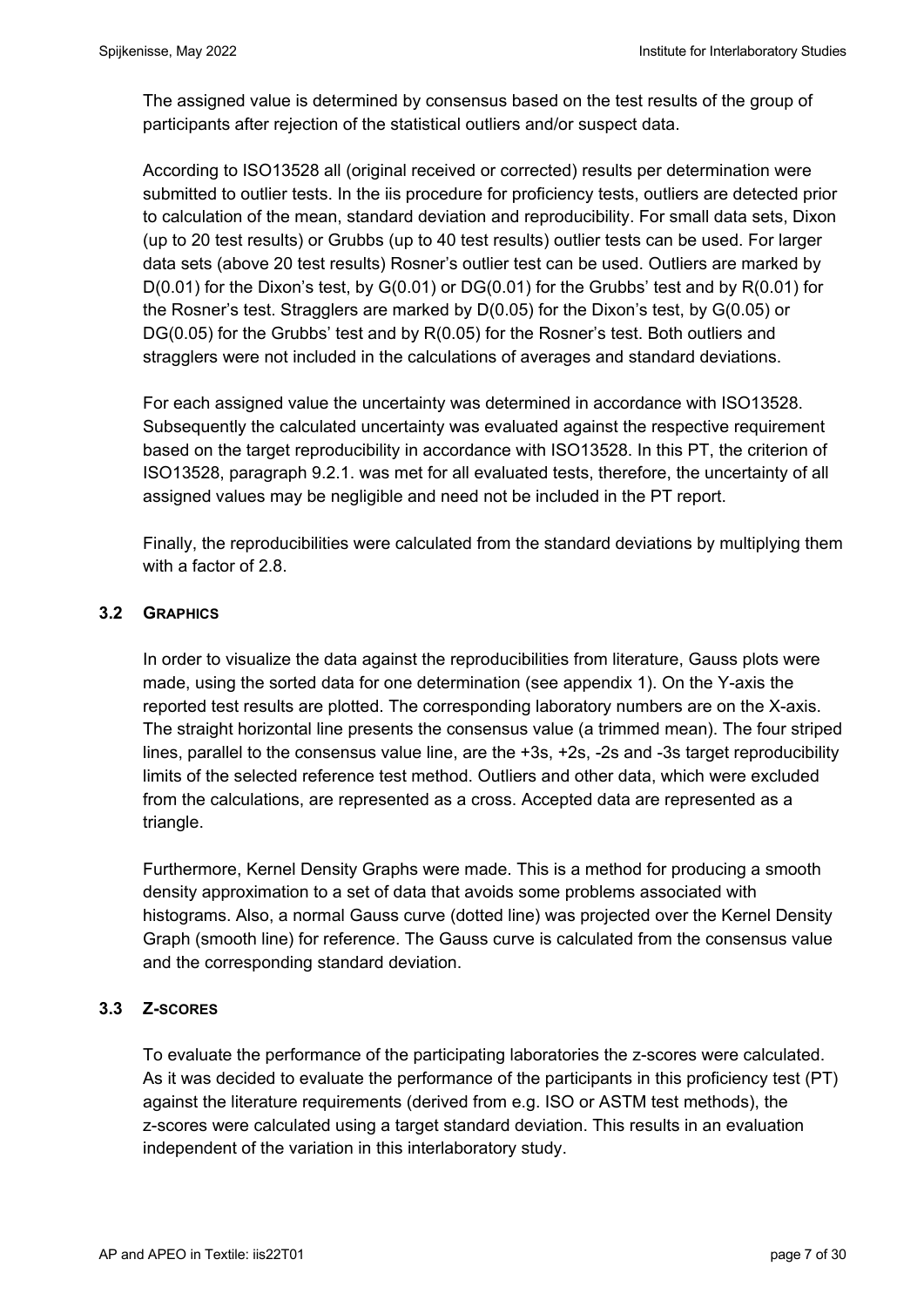The target standard deviation was calculated from the literature reproducibility by division with 2.8. In case no literature reproducibility was available, other target values were used, like Horwitz or an estimated reproducibility based on former iis proficiency tests.

When a laboratory did use a test method with a reproducibility that is significantly different from the reproducibility of the reference test method used in this report, it is strongly advised to recalculate the z-score, while using the reproducibility of the actual test method used, this in order to evaluate whether the reported test result is fit-for-use.

The z-scores were calculated according to:

```
Z_{\text{target}} = (test result - average of PT) / target standard deviation
```
The  $z_{\text{(target)}}$  scores are listed in the test result tables in appendix 1.

Absolute values for z<2 are very common and absolute values for z>3 are very rare. Therefore, the usual interpretation of z-scores is as follows:

|        | $ z  < 1$ good             |
|--------|----------------------------|
|        | $1 <  z  < 2$ satisfactory |
|        | $2 <  z  < 3$ questionable |
| 3 <  z | unsatisfactory             |

### **4 EVALUATION**

In this proficiency test no problems were encountered with the dispatch of the samples. Eighteen participants reported test results after the final reporting date and three other participants did not report any test results. Not all participants were able to report all tests requested.

In total 92 participants reported 526 numerical test results. Observed were 28 outlying test results, which is 5.3%. In proficiency tests outlier percentages of 3% - 7.5% are quite normal.

Not all data sets proved to have a normal Gaussian distribution. These are referred to as "not OK" or "suspect". The statistical evaluation of these data sets should be used with due care, see also paragraph 3.1.

### **4.1 EVALUATION PER SAMPLE AND PER COMPONENT**

In this section the reported test results are discussed per sample and per component. The test methods which were used by the various laboratories were taken into account for explaining the observed differences when possible and applicable. These test methods are also in the tables together with the original data in appendix 1. The abbreviations, used in these tables, are explained in appendix 5.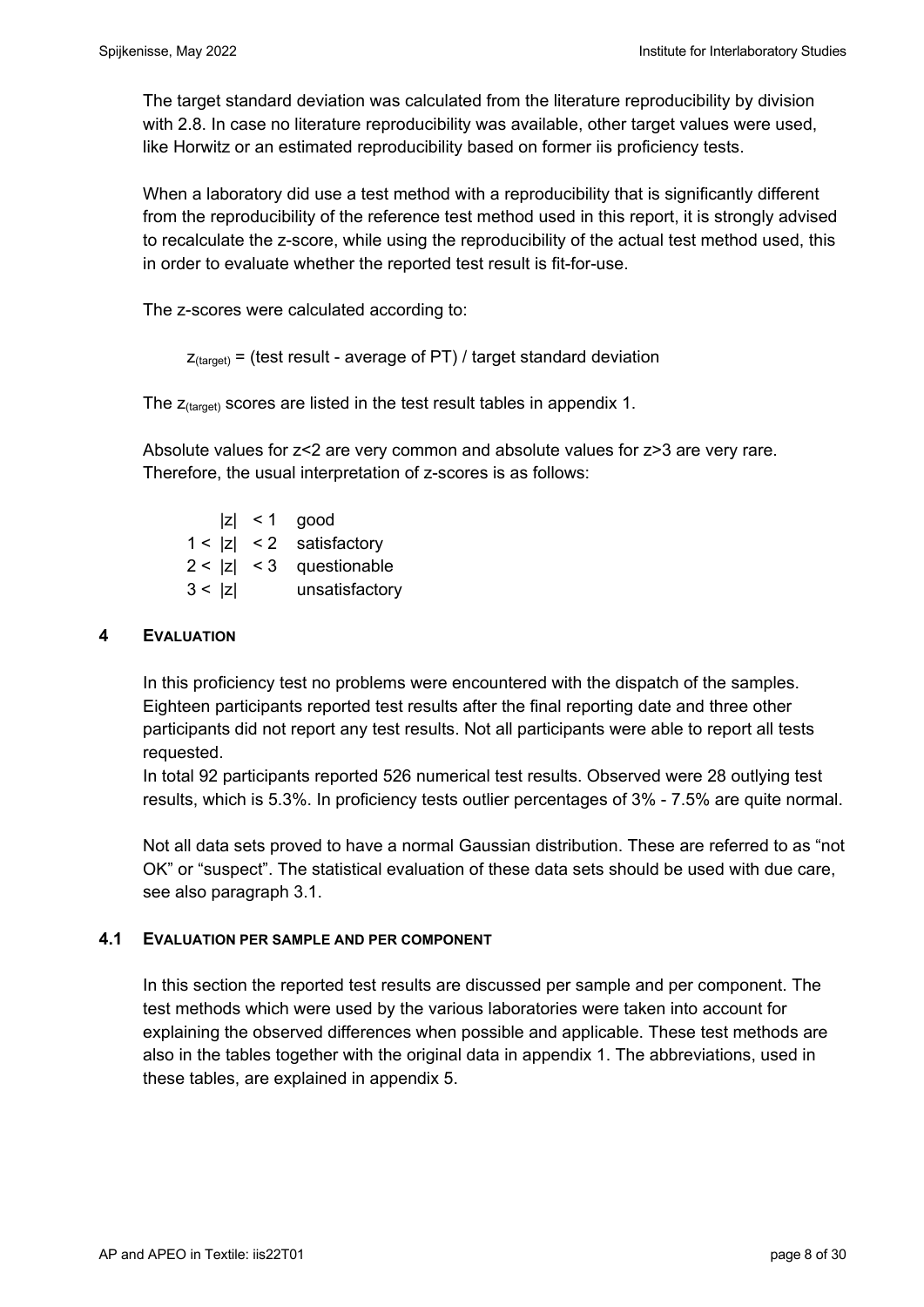For the determination of AP and APEO in textile test method ISO18254-1, used by the majority of the participants, is considered to be the official test method. Regretfully, only one general precision statement is given for APEO at one concentration and it is not mentioned which APEO is used. In Table A.2 of ISO18254-1 the reproducibility is 262 mg/kg at 954 mg/kg APEO. This concentration is much higher than the APEO or AP found in the iis PTs. Furthermore, the concentration is also far above the rejection limit of known environmental standards (e.g. OekoTex®). As alternative for the evaluation of the quality of the AP and APEO test results iis had used an estimated target reproducibility calculated with the Horwitz equation based on 5 components.

In 2022 iis decided to use the iis PT data gathered from 2016 to 2021 to estimate a more realistic target reproducibility for the evaluation of the quality of the test results for the determination of AP and APEO in Textile. Furthermore, it was decided to use the same target reproducibility for all individual AP and APEO. The average relative standard deviation over all iis PTs of APEO and AP in Textile is 17%. This investigation is summarized in iis memo 2203. For comparison the target of ISO18254-1 is also mentioned in appendix 1.

## **sample #22515**

- NP: This determination was problematic. One statistical outlier was observed. The calculated reproducibility after rejection of the statistical outlier is not in agreement with the target reproducibility as derived from iis memo 2203.
- NPEO: This determination was problematic for a number of participants. Eight statistical outliers were observed. The calculated reproducibility after rejection of the statistical outliers is in full agreement with the target reproducibility as derived from iis memo 2203.
- Total OP + NP + OPEO + NPEO: This determination was problematic for a number of participants. Seven statistical outliers were observed. The calculated reproducibility after rejection of the statistical outliers is in full agreement with the target reproducibility as derived from iis memo 2203.

Most participants agreed that the levels for the components OP and OPEO in this sample were near or below the detection limit and therefore no z-scores are calculated. See appendix 2 for the reported test results.

## **sample #22516**

- OPEO: This determination was problematic for a number of participants. Six statistical outliers were observed. The calculated reproducibility after rejection of the statistical outliers is in agreement with the target reproducibility as derived from iis memo 2203.
- NPEO: This determination was not problematic. One statistical outlier was observed. The calculated reproducibility after rejection of the statistical outlier is in agreement with the target reproducibility as derived from iis memo 2203.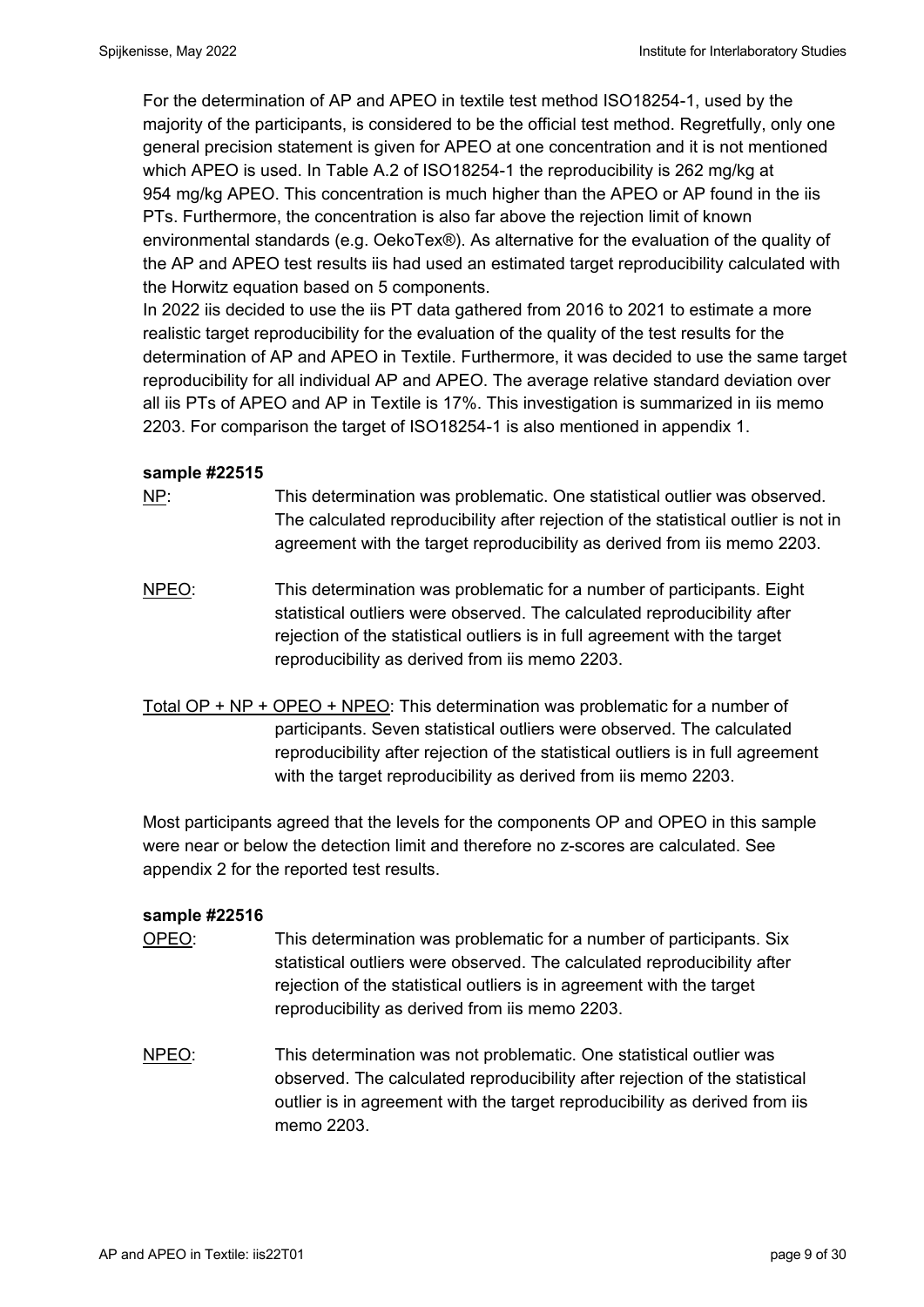Total OP + NP + OPEO + NPEO: This determination was not problematic. Three statistical outliers were observed. The calculated reproducibility after rejection of the statistical outliers is in agreement with the target reproducibility as derived from iis memo 2203.

Most participants agreed that the levels for the components OP and NP in this sample were near or below the detection limit and therefore no z-scores are calculated. See appendix 2 for the reported test results.

## **4.2 PERFORMANCE EVALUATION FOR THE GROUP OF LABORATORIES**

A comparison has been made between the reproducibility as declared by the reference test method and the reproducibility as found for the group of participating laboratories. The number of significant test results, the average, the calculated reproducibility (2.8 \* standard deviation) and the target reproducibility derived from previous iis PTs are presented in the next tables.

| Component                     | unit  | n  | average | $2.8 * sd$ | R(target) |
|-------------------------------|-------|----|---------|------------|-----------|
| <b>NP</b>                     | mg/kg | 80 | 12.7    | 7.2        | 6.0       |
| <b>NPEO</b>                   | mg/kg | 83 | 22.9    | 11.8       | 10.9      |
| Total OP + $NP$ + OPEO + NPEO | mg/kg | 69 | 34.5    | 15.3       | 16.4      |

Table 5: reproducibilities of components on sample #22515

| Component                   | unit  | n  | average | $2.8 * sd$ | R(target) |
|-----------------------------|-------|----|---------|------------|-----------|
| <b>LOPEO</b>                | mg/kg | 85 | 63.6    | 23.1       | 30.3      |
| <b>INPEO</b>                | mg/kg | 90 | 138.7   | 38.6       | 66.0      |
| Total OP + NP + OPEO + NPEO | mg/kg | 73 | 203.5   | 52.8       | 96.8      |

Table 6: reproducibilities of components on sample #22516

Without further statistical calculations it can be concluded that for almost all tests there is a good compliance of the group of participants with the reference method. The problematic tests have been discussed in paragraph 4.1.

## **4.3 COMPARISON OF THE PROFICIENCY TEST OF MARCH 2022 WITH PREVIOUS PTS**

|                                    | March<br>2022 | March<br>2021 | March<br>2020 | February<br>2019 | February<br>2018 |
|------------------------------------|---------------|---------------|---------------|------------------|------------------|
| Number of reporting laboratories   | 92            | 100           | 96            | 105              | 92               |
| Number of test results             | 526           | 444           | 347           | 366              | 329              |
| Number of statistical outliers     | 28            | 15            | 17            | 21               | 8                |
| Percentage of statistical outliers | 5.3%          | 3.4%          | 4.9%          | 5.7%             | 2.4%             |

Table 7: comparison with previous proficiency tests

In proficiency tests, outlier percentages of 3% - 7.5% are quite normal.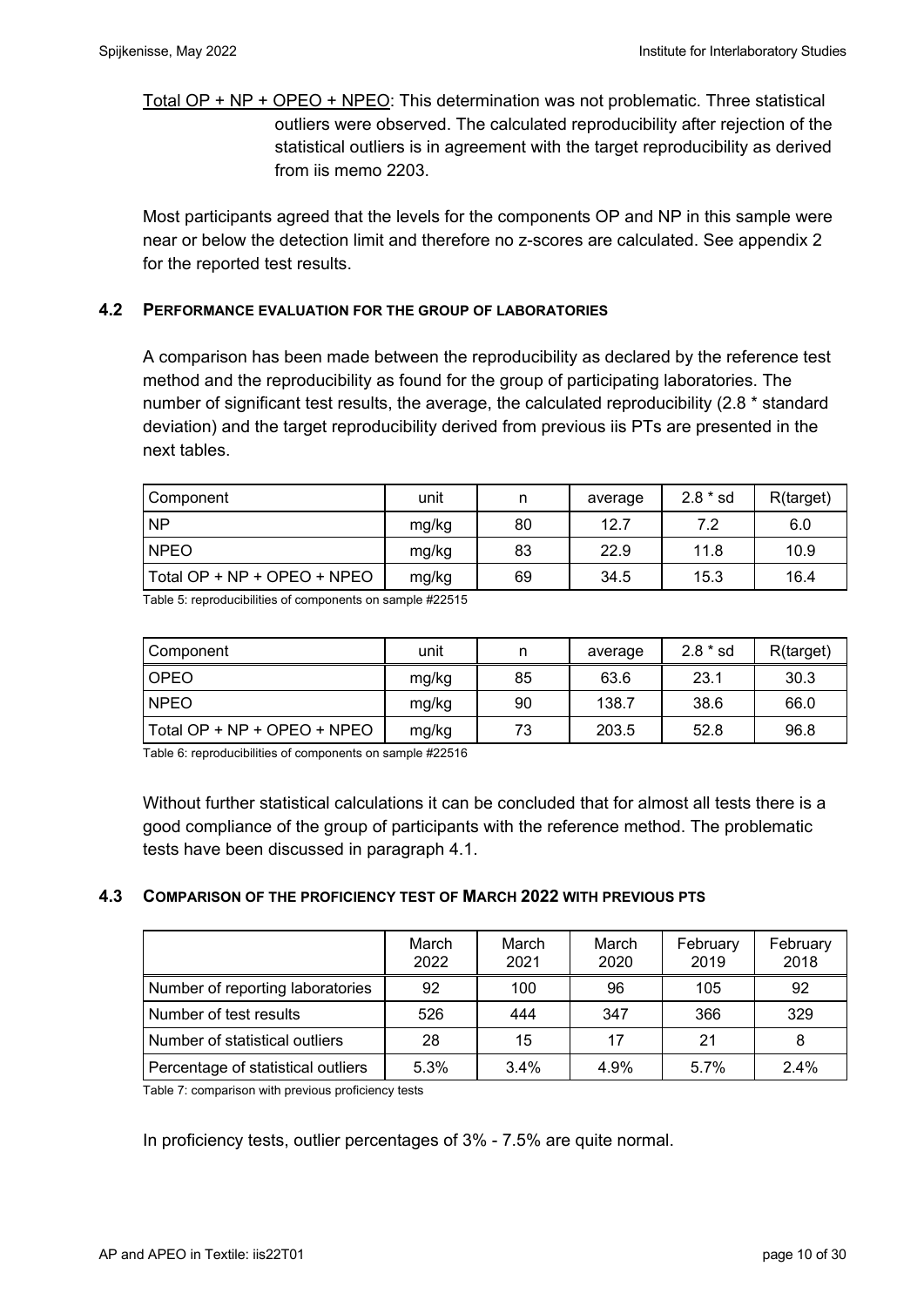The performance of the determinations of the proficiency tests was compared, expressed as relative standard deviation (RSD) of the PTs in the next table.

| Component                      | March<br>2022 | March<br>2021 | March<br>2020 | February<br>2019 | $2018 -$<br>2016 | Target |
|--------------------------------|---------------|---------------|---------------|------------------|------------------|--------|
| Octylphenol (OP)               | n.e.          | 12%           | n.e.          | n.e.             | n.e.             | 17%    |
| Nonylphenol (NP)               | 20%           | n.e.          | n.e.          | n.e.             | n.e.             | 17%    |
| Octylphenol Ethoxylates (OPEO) | 13%           | 12%           | 17%           | 10%              | 15-16%           | 17%    |
| Nonylphenol Ethoxylates (NPEO) | 10-18%        | 15%           | 27%           | 13%              | 18-28%           | 17%    |
| Total $OP + NP + OPEO + NPEO$  | $9 - 16%$     | 12%           | 16-28%        | 11%              | 15-26%           | 17%    |

Table 8: development of uncertainties over the years

The uncertainties observed in this PT are comparable to the uncertainties observed in previous PTs.

### **4.4 EVALUATION OF THE ANALYTICAL DETAILS**

The participants were asked to provide some analytical details which are listed in appendix 3. Based on the reported answers the following can be summarized:

- 89% mentioned that they are ISO/IEC17025 accredited to determine the reported components.
- 58% further cut the samples prior to analysis and 42% used the samples as received.
- 28% around 0.5 grams and 69% around 1 gram for the sample intake.
- 98% used Ultrasonic technique to extract/release the components from the samples.
- All reporting participants used Methanol as extraction solvent.
- Almost all participants used an extraction/release time of 60 minutes and 88% used an extraction/release temperature of 70°C, 12% used a lower temperature.

It appeared that the effect of the analytical details on the determination of the components is small and not statistically significant.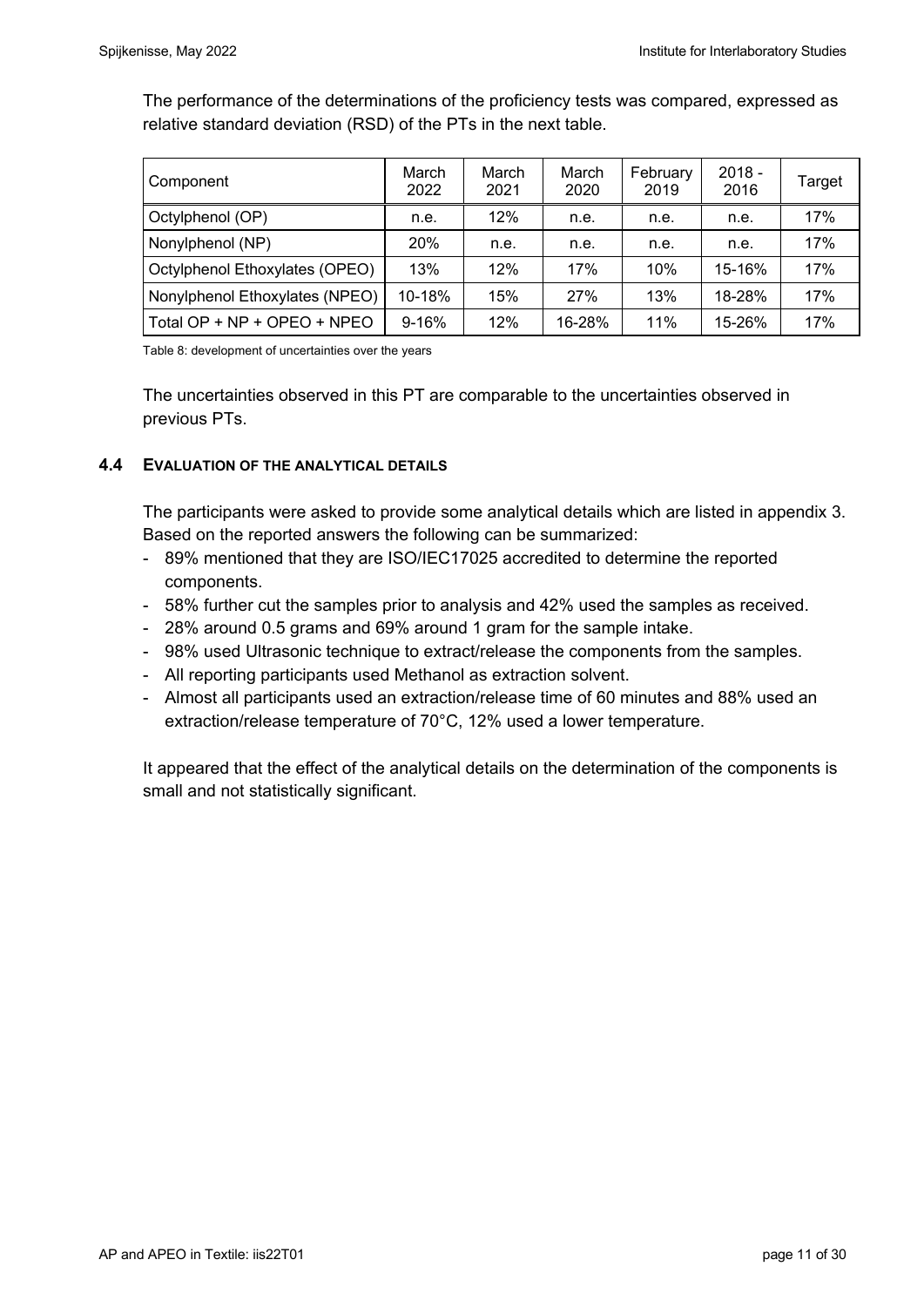## **5 DISCUSSION**

Almost all reporting participants were able to detect Nonylphenol (NP) and Nonylphenol Ethoxylates (NPEO) in sample #22515 and Octylphenol Ethoxylates (OPEO) and Nonylphenol Ethoxylates (NPEO) in sample #22516.

When the test results of this interlaboratory study were compared to the OEKO-TEX®, Bluesign® requirements and the EU (REACH) regulations on Textiles (see table 9), it is noticed that not all participants would make identical decisions about the acceptability of the samples for the determined components.

Compared to the Bluesign® system substances list (BSSL) eleven reporting laboratories would have accepted sample #22515, while all other laboratories would have rejected the sample for containing too much NP. Compared to OEKO-TEX® all laboratories would have accepted the sample based on the component NP.

All laboratories would have accepted sample #22515 based on the component NPEO and the total of OP + NP + OPEO + NPEO.

For sample #22516 it is noticed that all the reporting laboratories would reject the sample for containing too much NPEO, except one laboratory. Four of the reporting laboratories would reject the sample for containing too much OPEO, while all other laboratories would have accepted the sample. All laboratories would have rejected sample #22516 based on the total of OP + NP + OPEO + NPEO.

|                   | OEKO-TEX® | <b>Bluesign®</b><br><b>BSSL v11.0</b> | EU 2016/26 |
|-------------------|-----------|---------------------------------------|------------|
| <b>NP</b>         | ---       | $10$ mg/kg                            | 100 mg/kg  |
| Total OP + NP     | 10 mg/kg  | ---                                   | ---        |
| Every single APEO | ---       | 100 mg/kg $*$ )                       | ---        |
| <b>NPEO</b>       |           |                                       | 100 mg/kg  |

It is observed that not all participants reported a test result for the total of OP + NP + OPEO + NPEO. This parameter is listed in the OEKO-TEX® criteria.

 $\vert$  Total OP + NP + OPEO + NPEO  $\vert$  100 mg/kg Table 9: Ecolabelling Standards and EU regulatory limits for Textiles in EU

\*) When above 10 mg/kg; source of contamination has to be identified and phased out.

## **6 CONCLUSION**

Although it can be concluded that the majority of the participants has no problem with the determination of some APEO in the samples of this PT, each participating laboratory will have to evaluate its performance in this study and decide about any corrective actions if necessary.

Therefore, participation on a regular basis in this scheme could be helpful to improve the performance and thus increase of the quality of the analytical results.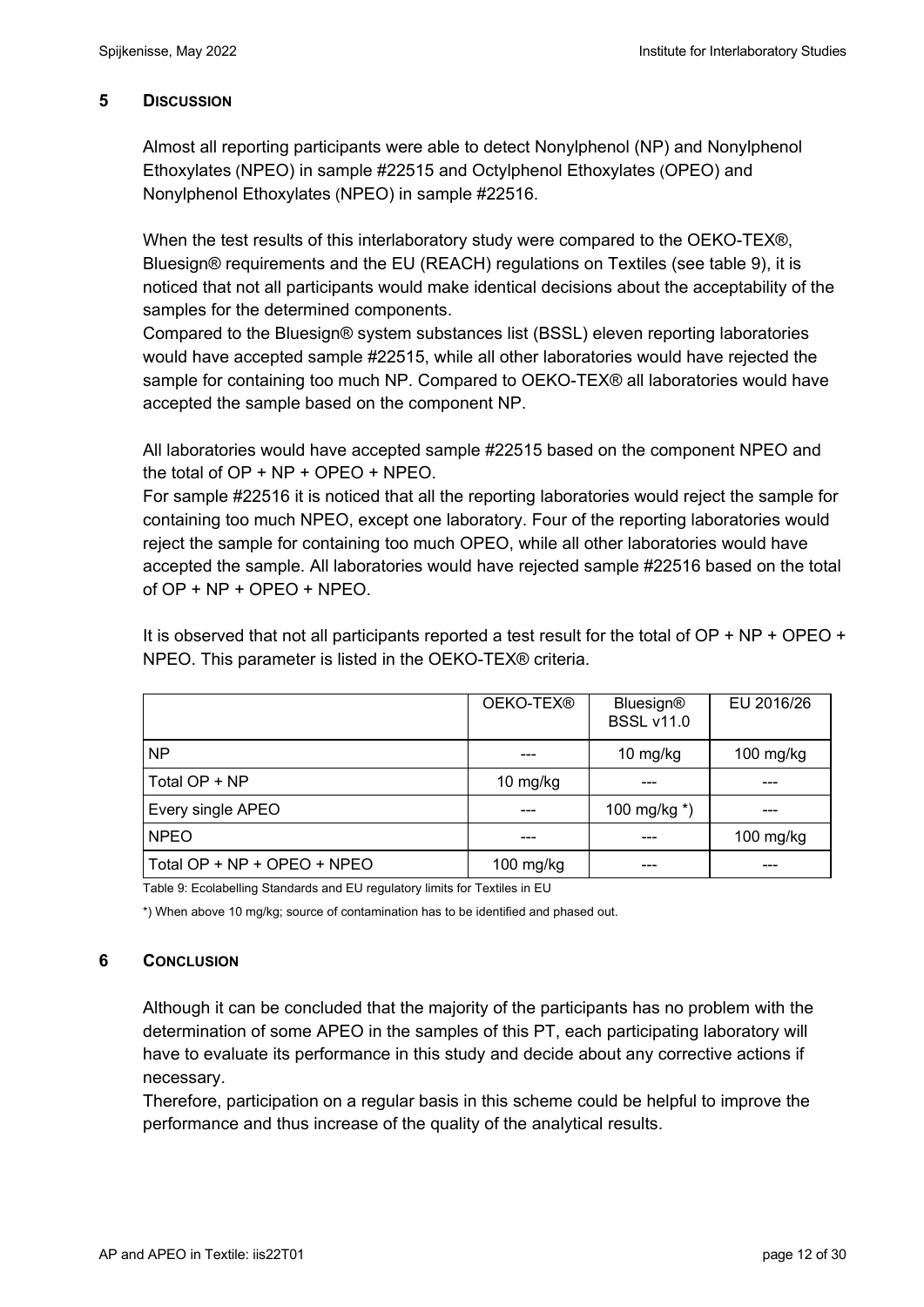### **APPENDIX 1**

Determination of Nonylphenol (NP) on sample #22515; results in mg/kg

|              | $\alpha$ . The contraction of the complete the set of $\alpha$ is the complete that $\alpha$ is the complete that $\alpha$ |                |             |                  |                                               |
|--------------|----------------------------------------------------------------------------------------------------------------------------|----------------|-------------|------------------|-----------------------------------------------|
|              | lab method                                                                                                                 | value<br>14.74 | mark        |                  | z(targ) remarks                               |
| 110          | ISO18254-1                                                                                                                 |                |             | 0.94             |                                               |
| 551          |                                                                                                                            | -----          |             | -----            |                                               |
|              | 623 ISO18254-1                                                                                                             | 8.13           | $\mathsf C$ |                  | -2.12 First reported 6.07                     |
| 840          |                                                                                                                            | 13.8           |             | 0.51<br>$-1.58$  |                                               |
|              | 2115 ISO18254-1                                                                                                            | 9.28           |             |                  |                                               |
| 2120         | ISO21084                                                                                                                   | 6.2            |             | $-3.01$          |                                               |
| 2129         |                                                                                                                            | 16.3           |             | 1.67             |                                               |
|              | 2132 ISO18254-2                                                                                                            | 15.5           |             | 1.30             |                                               |
|              | 2135 ISO18254                                                                                                              | 6.98           |             | -2.65            |                                               |
|              | 2138 ISO/DIS 18254-1                                                                                                       | 16.03          |             | 1.54             |                                               |
|              | 2165 ISO18254-1                                                                                                            | 11.6           |             | $-0.51$          |                                               |
|              | 2201 GB/T23322                                                                                                             | 13.1           |             | 0.18             |                                               |
|              | 2241 ISO18254-1                                                                                                            | 17.360         |             | 2.16             |                                               |
|              | 2265 ISO18254-1<br>2289 ISO18254-1                                                                                         | 13.7           |             | 0.46<br>0.14     |                                               |
|              | 2290 ISO/DIS 18254-1                                                                                                       | 13<br>12.6     |             | $-0.05$          |                                               |
| 2293         |                                                                                                                            | -----          |             | -----            |                                               |
|              | 2301 ISO18254-1                                                                                                            | 14.81          |             | 0.98             |                                               |
|              | 2310 ISO18254-1                                                                                                            | 13.3           |             | 0.28             |                                               |
|              | 2311 ISO18254-1                                                                                                            | 13             |             | 0.14             |                                               |
|              | 2313 ISO18254-1                                                                                                            | 15.68          |             | 1.38             |                                               |
|              | 2320 ISO21084                                                                                                              | 21.09          |             | 3.88             |                                               |
|              | 2330 ISO18254-1                                                                                                            | 8.805          |             | $-1.80$          |                                               |
|              | 2347 ISO18254-1                                                                                                            | 14             |             | 0.60             |                                               |
|              | 2350 ISO18254-1                                                                                                            | 16.5           | C           |                  | 1.76 First reported 28.13                     |
|              | 2352 ISO18254-1                                                                                                            | 10.5           |             | $-1.02$          |                                               |
|              | 2357 ISO21084                                                                                                              | 10.89          |             | -0.84            |                                               |
|              | 2358 In house                                                                                                              | 12.43          |             | $-0.13$          |                                               |
|              | 2363 ISO18254-1                                                                                                            | 12             |             | $-0.33$          |                                               |
|              | 2365 ISO18254-1                                                                                                            | 11.3           |             | $-0.65$          |                                               |
|              | 2366 ISO18254-1                                                                                                            | 10.7           |             | $-0.93$          |                                               |
|              | 2370 ISO18254-1                                                                                                            | 13.2           |             | 0.23             |                                               |
|              | 2372 ISO/DIS 18254-1                                                                                                       | 13.47          |             | 0.36             |                                               |
|              | 2373 ISO18254-1                                                                                                            | 15.21          |             | 1.16             |                                               |
|              | 2375 ISO18254-1                                                                                                            | 12             |             | $-0.33$          |                                               |
|              | 2378 GB/T23322                                                                                                             | 11.1           |             | -0.74            |                                               |
|              | 2379 ISO18254-1                                                                                                            | 8.880          |             | $-1.77$          |                                               |
|              | 2380 ISO18254-1                                                                                                            | 9.32           |             | $-1.57$          |                                               |
|              | 2382 ISO18254-1                                                                                                            | 12.4           |             | $-0.14$          |                                               |
|              | 2386 ISO18254-1                                                                                                            | 14.3           |             | 0.74             |                                               |
|              | 2390 ISO18254-1                                                                                                            | 10.69          |             | $-0.93$          |                                               |
|              | 2425 In house                                                                                                              | 11.0           |             | $-0.79$          |                                               |
|              | 2426 ISO18254-1                                                                                                            | 12.85          |             | 0.07             |                                               |
|              | 2429 ISO18254-1                                                                                                            | 13.23          |             | 0.24             |                                               |
| 2449         |                                                                                                                            | -----          |             | -----            |                                               |
|              | 2452 ISO18254-1                                                                                                            | 14.47          |             | 0.82             |                                               |
|              | 2456 ISO21084                                                                                                              | 7.85           |             | $-2.25$          |                                               |
|              | 2459 ISO21084                                                                                                              | 10.501         | $\mathsf C$ |                  | -1.02 First reported 10.73                    |
| 2486         | ISO18254-1                                                                                                                 | 11.189         |             | -0.70            |                                               |
|              | 2489 ISO18254-1                                                                                                            | 13.6           |             | 0.42             |                                               |
|              | 2511 ISO18254                                                                                                              | 15.021         |             | 1.07             |                                               |
|              | 2532 ISO/DIS 18254-1                                                                                                       | 12.5           |             | $-0.09$          |                                               |
|              | 2549 ISO/DIS 18254-1                                                                                                       | 11.91          |             | $-0.37$          |                                               |
| 2561         |                                                                                                                            | -----          |             | -----            |                                               |
|              | 2567 ISO18254-1                                                                                                            | 9.5            |             | $-1.48$          |                                               |
|              | 2572 ISO/DIS 18254-1                                                                                                       | 12.4           |             | -0.14            |                                               |
|              | 2582 In house                                                                                                              | 15.32          |             | 1.21             |                                               |
|              | 2590 ISO/DIS 18254-1                                                                                                       | 15.846         |             | 1.46             |                                               |
|              | 2591 In house                                                                                                              | 14.87          |             | 1.00             |                                               |
|              | 2605 GB/T23972                                                                                                             | 14.134         |             | 0.66             |                                               |
|              | 2618 ISO18254-1                                                                                                            | 11.2           |             | $-0.70$          |                                               |
|              | 2638 In house                                                                                                              | 19.29          |             | 3.05             |                                               |
| 2643<br>2644 |                                                                                                                            | -----          |             | -----<br>$-0.78$ |                                               |
| 2649         | ISO21084 / ISO18254-1                                                                                                      | 11.01          |             |                  |                                               |
| 2668         |                                                                                                                            | -----<br>11.67 |             | -----<br>-0.48   |                                               |
| 2678         | ISO18254-1                                                                                                                 | <3             |             |                  |                                               |
| 2719         | ISO18254-1                                                                                                                 | -----          |             |                  | <-4.49 Possibly a false negative test result? |
| 2743         | ISO21084                                                                                                                   | 26.85          | C, R(0.01)  |                  | 6.55 First reported 32.97                     |
| 2798         |                                                                                                                            | -----          |             | -----            |                                               |
|              | 2826 ISO18254-1                                                                                                            | 13.1           |             | 0.18             |                                               |
| 2827         | <b>ISO/DIS 18254-1</b>                                                                                                     | 11.29          |             | $-0.65$          |                                               |
| 2864         | In house                                                                                                                   | 11.69          |             | $-0.47$          |                                               |
|              | 2892 ISO/DIS 18254-1                                                                                                       | 11.000         |             | $-0.79$          |                                               |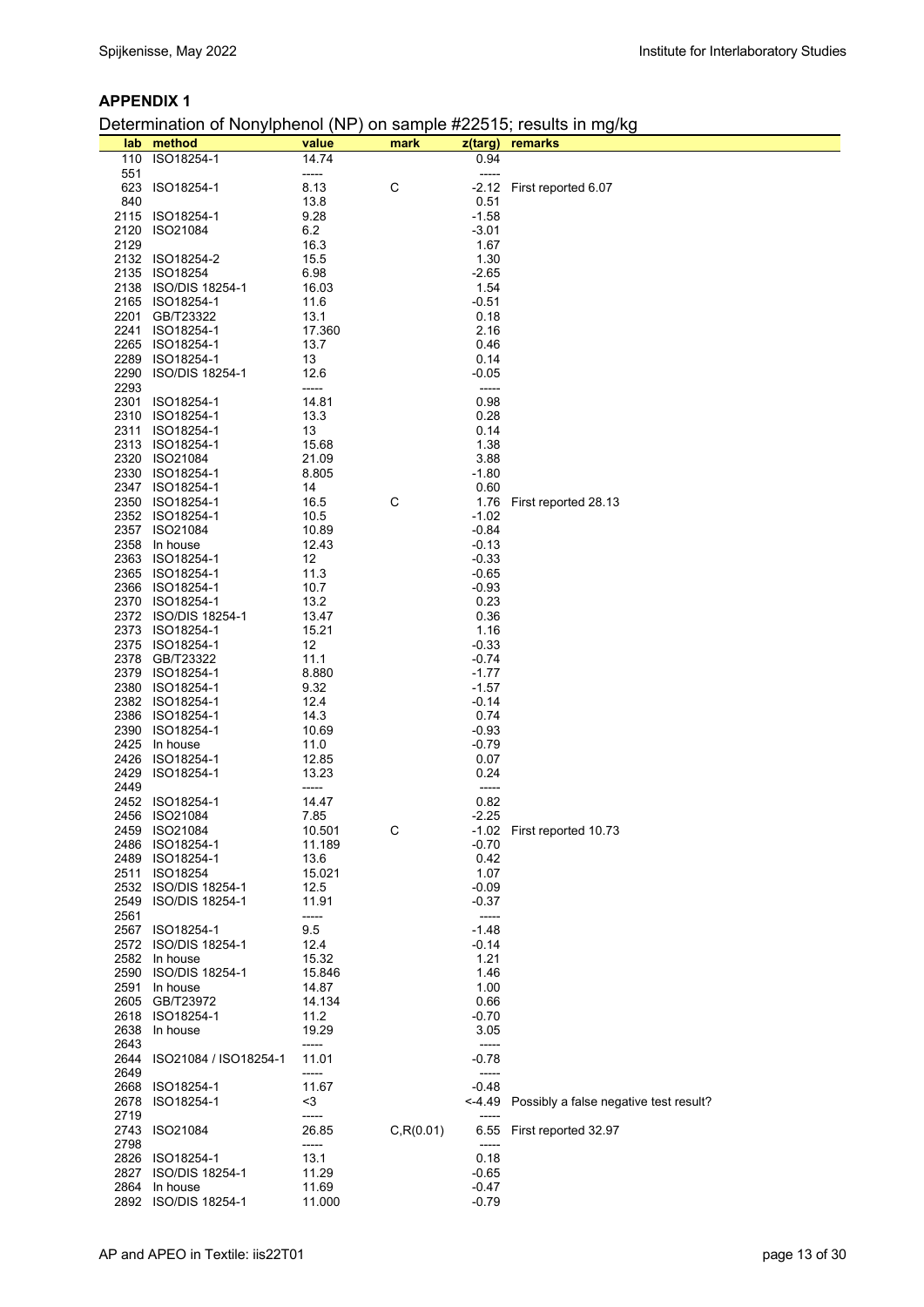| lab          | method                 | value        | mark     | z(targ)      | remarks            |
|--------------|------------------------|--------------|----------|--------------|--------------------|
| 2947         | ISO18254Mod.           | 12.93        |          | 0.11         |                    |
| 2960         | ISO18254-1             | 13.2         |          | 0.23         |                    |
| 2982         | ISO/DIS 18254-1        | 9.54         |          | $-1.46$      |                    |
| 3100         | ISO/DIS 18254-1        | 13.08        |          | 0.17         |                    |
| 3116         | ISO/DIS 18254-1        | 13.25        |          | 0.25         |                    |
| 3118         |                        | -----        |          | -----        |                    |
| 3154         | In house               | 10.5         | C        | $-1.02$      | First reported 3.9 |
| 3172         | ISO18254-1             | 13.40        |          | 0.32         |                    |
| 3176         |                        | -----        |          | -----        |                    |
| 3185         | ISO18254-1             | 13.24        |          | 0.25         |                    |
| 3190         | ISO18254-1             | 13.87        |          | 0.54         |                    |
| 3197         | ISO18254-1             | 13.8         | C        | 0.51         | First reported <10 |
| 3210         | In house               | $20$         |          | -----        |                    |
| 3214         | ISO/DIS 18254-1        | 14.83        |          | 0.99         |                    |
| 3222         | ISO18254-1             | 12.12        |          | $-0.27$      |                    |
| 3228         | ISO18254-1             | 11.2         |          | $-0.70$      |                    |
| 3230         | In house               | not analyzed |          |              |                    |
| 3237         |                        | -----        |          | -----        |                    |
| 3246         | ISO21084 / ISO18254-1  | 10.82<br>16  |          | $-0.87$      |                    |
| 3248<br>3250 | In house               | 14.1         |          | 1.53<br>0.65 |                    |
|              |                        |              |          |              |                    |
|              | normality              | suspect      |          |              |                    |
|              | n                      | 80           |          |              |                    |
|              | outliers               | 1            |          |              |                    |
|              | mean $(n)$             | 12.703       |          |              |                    |
|              | st.dev. $(n)$          | 2.5601       | RSD= 20% |              |                    |
|              | R(calc.)               | 7.168        |          |              |                    |
|              | st.dev.(iis memo 2203) | 2.1595       |          |              |                    |
|              | R(iis memo 2203)       | 6.046        |          |              |                    |
| Compare      |                        |              |          |              |                    |
|              | R(ISO18254-1:16)       | 3.489        |          |              |                    |



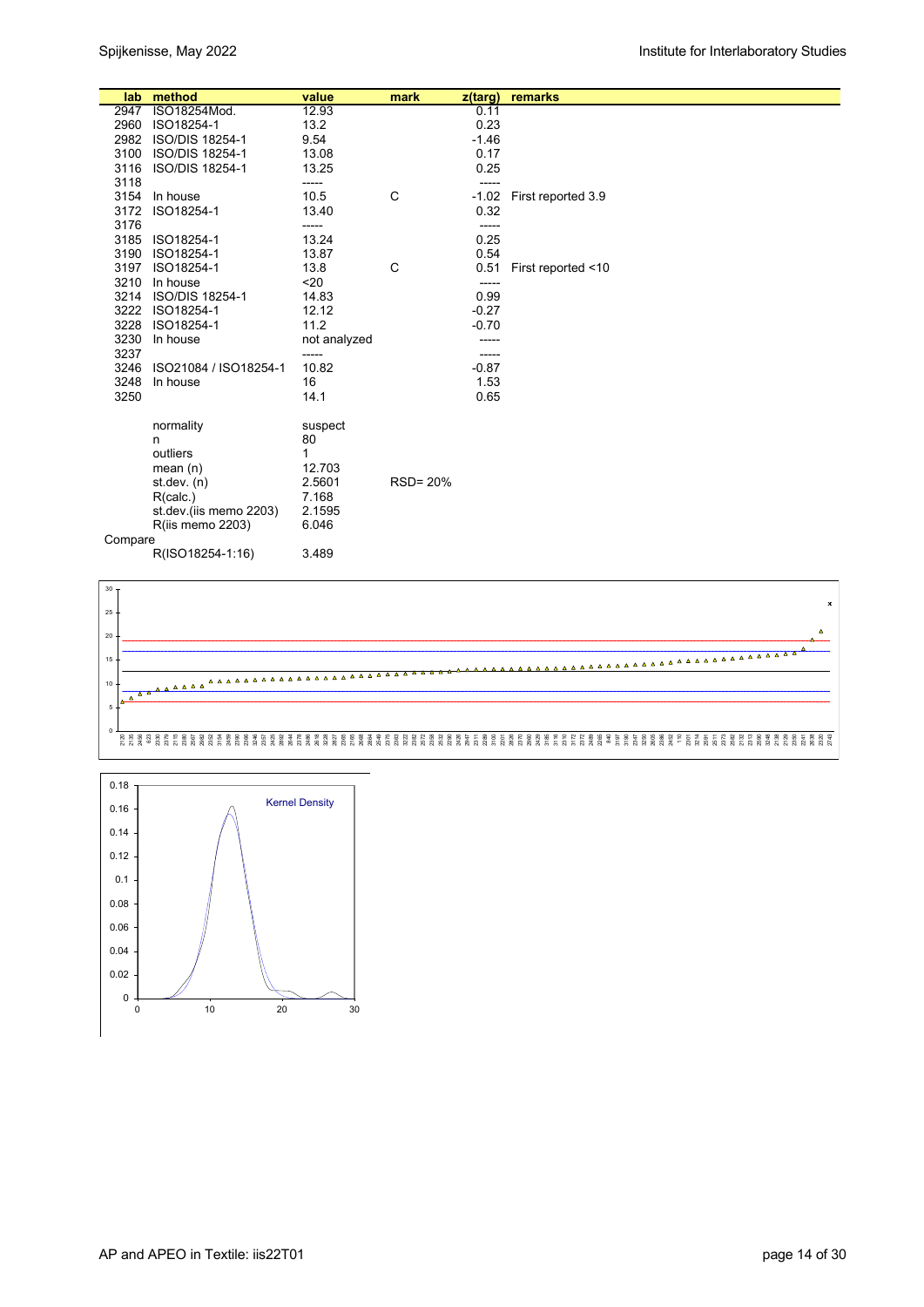# Determination of Nonylphenol Ethoxylates (NPEO) on sample #22515; results in mg/kg

| lab          | method                                | value           | mark         | $z$ (targ)         | remarks                     |
|--------------|---------------------------------------|-----------------|--------------|--------------------|-----------------------------|
| 110          | ISO18254-1                            | 23.22           |              | 0.09               |                             |
| 551<br>623   | ISO18254-1                            | -----<br>19.44  | C            | -----<br>$-0.89$   | First reported 11.205       |
| 840          |                                       | 21.7            |              | $-0.30$            |                             |
|              | 2115 ISO18254-1                       | 22.9            |              | 0.00               |                             |
| 2120<br>2129 | ISO18254-1                            | 69<br>29.1      | C, R(0.01)   | 11.85<br>1.60      | First reported 50           |
|              | 2132 ISO18254-2                       | 31.2            |              | 2.14               |                             |
| 2135         |                                       | -----           |              | -----              |                             |
| 2138         | <b>ISO/DIS 18254-1</b>                | 25.90           |              | 0.77               |                             |
| 2201         | 2165 ISO18254-1<br>GB/T23322          | 24.2<br>19.8    |              | 0.34<br>$-0.79$    |                             |
|              | 2241 ISO18254-1                       | 18.644          |              | $-1.09$            |                             |
|              | 2265 ISO18254-1                       | 12.3            |              | $-2.72$            |                             |
|              | 2289 ISO18254-1                       | 20              |              | $-0.74$<br>$-1.46$ |                             |
| 2293         | 2290 ISO/DIS 18254-1                  | 17.2<br>-----   |              | -----              |                             |
|              | 2301 ISO18254-1                       | 15.55           |              | $-1.89$            |                             |
|              | 2310 ISO18254-1                       | 28.6            |              | 1.47               |                             |
|              | 2311 ISO18254-1<br>2313 ISO18254-1    | 30.61<br>28.33  |              | 1.99<br>1.40       |                             |
|              | 2320 ISO18254-1                       | 26.04           |              | 0.81               |                             |
|              | 2330 ISO18254-1                       | 26.37           |              | 0.90               |                             |
|              | 2347 ISO18254-1<br>2350 ISO18254-1    | 18              |              | $-1.26$            |                             |
|              | 2352 ISO18254-1                       | 29.58<br>21.8   |              | 1.72<br>$-0.28$    |                             |
|              | 2357 ISO18254-1                       | 21.28           |              | $-0.41$            |                             |
|              | 2358 In house                         | 17.50           |              | $-1.38$            |                             |
|              | 2363 ISO18254-1<br>2365 ISO18254-1    | 20<br>23.9      |              | $-0.74$<br>0.26    |                             |
|              | 2366 ISO18254-1                       | 25.1            |              | 0.57               |                             |
|              | 2370 ISO18254-1                       | 19.8            |              | $-0.79$            |                             |
|              | 2372 ISO/DIS 18254-1                  | 19.92           |              | $-0.76$            |                             |
|              | 2373 ISO18254-1<br>2375 ISO18254-1    | 18.42<br>23     |              | $-1.15$<br>0.03    |                             |
|              | 2378 GB/T23322                        | 19.8            |              | $-0.79$            |                             |
|              | 2379 ISO18254-1                       | 20.767          |              | $-0.54$            |                             |
|              | 2380 ISO18254-1<br>2382 ISO18254-1    | 20.08<br>20.0   |              | $-0.72$<br>$-0.74$ |                             |
|              | 2386 ISO18254-1                       | 19.6            |              | $-0.84$            |                             |
|              | 2390 ISO18254-1                       | 17.40           |              | $-1.41$            |                             |
|              | 2425 In house                         | 25.0            |              | 0.54               |                             |
|              | 2426 ISO18254-1<br>2429 ISO18254-1    | 18.06<br>21.16  |              | $-1.24$<br>$-0.44$ |                             |
|              | 2449 ISO18254                         | 54.8            | C, R(0.01)   | 8.20               | First reported 157.6        |
|              | 2452 ISO18254-1                       | 30.26           | С            | 1.90               | First reported not detected |
| 2456         | ISO18254-1<br>2459 ISO18254-1         | 65.6<br>29.50   | R(0.01)<br>С | 10.98              | 1.70 First reported 26.58   |
|              | 2486 ISO18254-1                       | 23.197          |              | 0.08               |                             |
|              | 2489 ISO18254-1                       | 25.4            |              | 0.65               |                             |
|              | 2511 ISO18254<br>2532 ISO/DIS 18254-1 | 17.64<br>23.3   |              | $-1.35$<br>0.11    |                             |
|              | 2549 ISO/DIS 18254-1                  | 25.65           |              | 0.71               |                             |
| 2561         |                                       | 45.09           | R(0.01)      | 5.71               |                             |
|              | 2567 ISO18254-1                       | 18              |              | $-1.26$            |                             |
|              | 2572 ISO/DIS 18254-1<br>2582 In house | 17.0<br>24.65   |              | $-1.51$<br>0.45    |                             |
|              | 2590 ISO/DIS 18254-1                  | 16.989          |              | $-1.52$            |                             |
|              | 2591 In house                         | 20.66           |              | $-0.57$            |                             |
|              | 2605 GB/T23972<br>2618 ISO18254-1     | 20.021<br>25.11 |              | $-0.74$<br>0.57    |                             |
|              | 2638 In house                         | 63.16           | R(0.01)      | 10.35              |                             |
|              | 2643 ISO18254-1                       | 46.39           | C, R(0.01)   |                    | 6.04 First reported 61.57   |
|              | 2644 ISO18254-1                       | 70.66           | R(0.01)      | 12.28              |                             |
|              | 2649 In house<br>2668 ISO18254-1      | 28.00<br>24.67  |              | 1.31<br>0.46       |                             |
|              | 2678 ISO18254-1                       | 25.870          |              | 0.77               |                             |
| 2719         |                                       | 26              | C            | 0.80               | First reported 53           |
|              | 2743 ISO18254-1<br>2798 ISO18254-1    | 28.80<br>24     |              | 1.52<br>0.29       |                             |
|              | 2826 ISO18254-1                       | 24.6            |              | 0.44               |                             |
|              | 2827 ISO/DIS 18254-1                  | 25.50           |              | 0.67               |                             |
|              | 2864 In house                         | 4.85            | C, R(0.01)   | -4.64              | First reported 5.73         |
|              | 2892 ISO/DIS 18254-1                  | 24.000          |              | 0.29               |                             |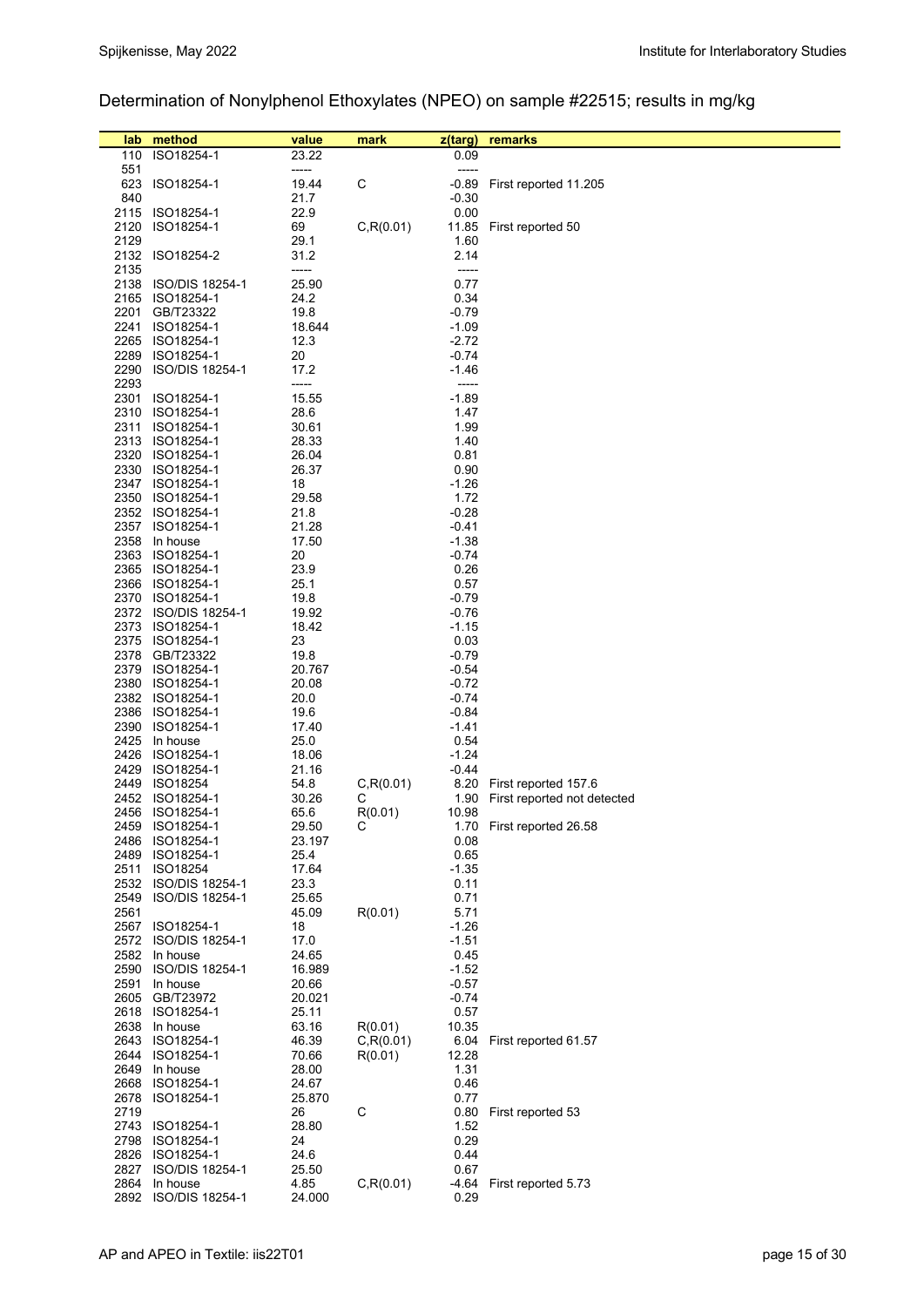| lab.    | method                 | value    | mark           | z(targ) | remarks                    |
|---------|------------------------|----------|----------------|---------|----------------------------|
| 2947    | ISO18254Mod.           | 21.73    | C              |         | -0.30 First reported 40.85 |
| 2960    | ISO18254-1             | 22.1     |                | $-0.20$ |                            |
| 2982    | ISO/DIS 18254-1        | 24.52    |                | 0.42    |                            |
| 3100    | ISO/DIS 18254-1        | 22.39    |                | $-0.13$ |                            |
| 3116    | ISO/DIS 18254-1        | 22.73    |                | $-0.04$ |                            |
| 3118    |                        | -----    |                | -----   |                            |
| 3154    | In house               | 23.6     |                | 0.18    |                            |
| 3172    | ISO18254-1             | 19.85    |                | $-0.78$ |                            |
| 3176    | ISO/DIS 18254-1        | 34.70    |                | 3.04    |                            |
| 3185    | ISO18254-1             | 21.76    |                | $-0.29$ |                            |
| 3190    | ISO18254-1             | 18.99    |                | $-1.00$ |                            |
| 3197    | ISO18254-1             | 25.6     |                | 0.70    |                            |
| 3210    | In house               | 20.59    |                | $-0.59$ |                            |
| 3214    | ISO/DIS 18254-1        | 18.16    |                | $-1.21$ |                            |
| 3222    | ISO18254-1             | 20.00    | C              | $-0.74$ | First reported 48.07       |
| 3228    | ISO18254-1             | 25.0     |                | 0.54    |                            |
| 3230    | In house               | 26.14877 |                | 0.84    |                            |
| 3237    | ISO18254-1             | 32.31    |                | 2.42    |                            |
| 3246    | ISO18254-1             | 25.50    |                | 0.67    |                            |
| 3248    | In house               | 20       |                | $-0.74$ |                            |
| 3250    |                        | 23.8     |                | 0.23    |                            |
|         |                        |          |                |         |                            |
|         | normality              | OK       |                |         |                            |
|         | n                      | 83       |                |         |                            |
|         | outliers               | 8        |                |         |                            |
|         | mean $(n)$             | 22.886   |                |         |                            |
|         | st.dev. $(n)$          | 4.2041   | <b>RSD=18%</b> |         |                            |
|         | R(calc.)               | 11.771   |                |         |                            |
|         | st.dev.(iis memo 2203) | 3.8907   |                |         |                            |
|         | R(iis memo 2203)       | 10.894   |                |         |                            |
| Compare |                        |          |                |         |                            |
|         | R(ISO18254-1:16)       | 6.285    |                |         |                            |



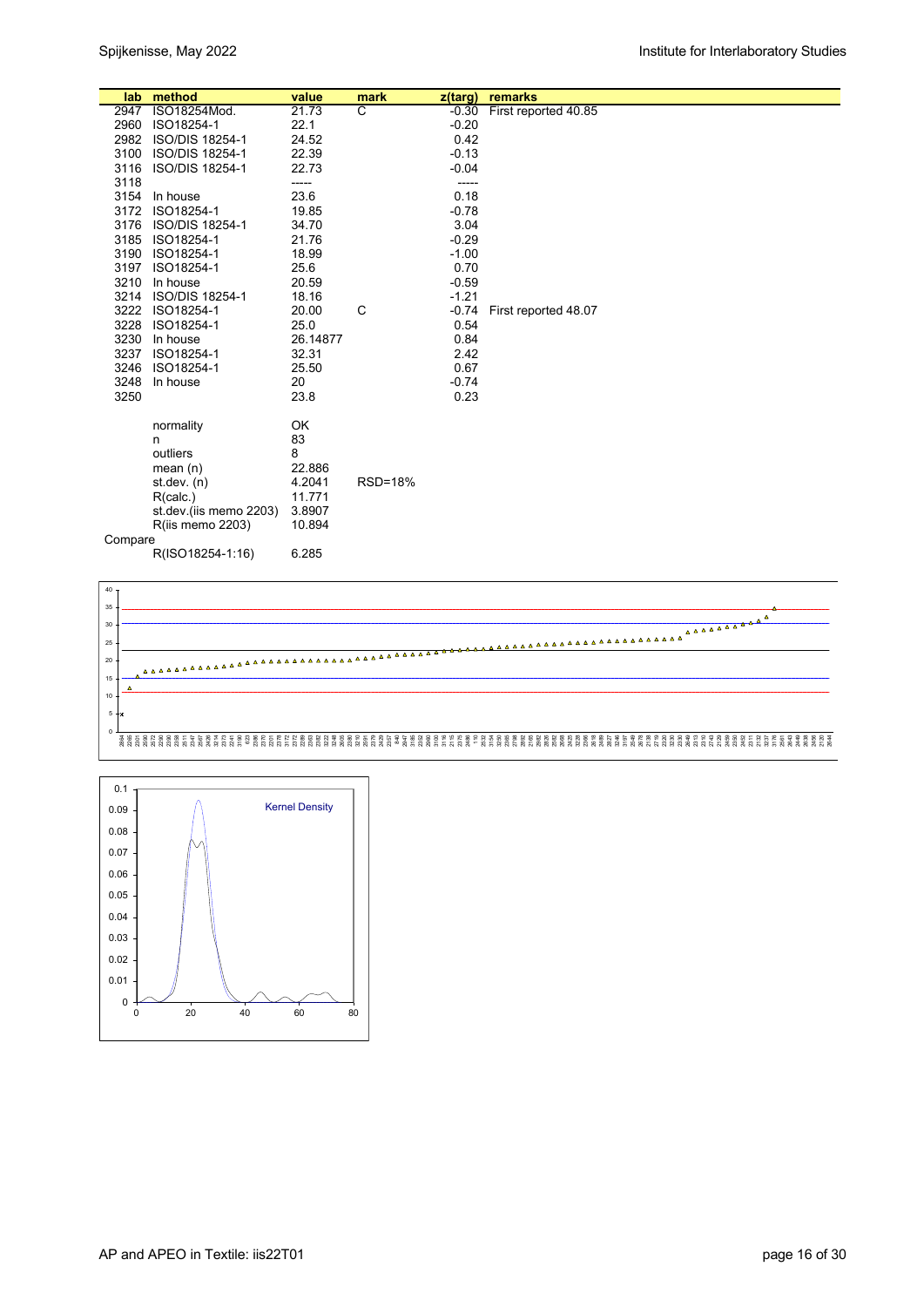# Determination of Total of OP, NP, OPEO and NPEO on sample #22515; results in mg/kg

|      | lab method                            | value          | mark            | z(targ)            | remarks                                                |
|------|---------------------------------------|----------------|-----------------|--------------------|--------------------------------------------------------|
|      | 110 ISO18254-1                        | 37.96          |                 | 0.59               |                                                        |
| 551  |                                       | -----          |                 | -----              |                                                        |
| 623  | ISO18254-1                            | 27.57          | C               |                    | -1.18 First reported 18.675                            |
| 840  |                                       | 35.5           |                 | 0.17               |                                                        |
| 2115 | ISO18254-1                            | 33.77          |                 | $-0.12$            |                                                        |
| 2120 | ISO21081 / ISO18254-1                 | 78             | C, E, R(0.01)   |                    | 7.43 First reported 59.2 / iis calc. 75                |
| 2129 |                                       | 46.5           |                 | 2.05               |                                                        |
|      | 2132 ISO18254-2                       | NA             |                 | -----              |                                                        |
|      | 2135 ISO18254                         | 6.98           | R(0.01)         | -4.69              |                                                        |
| 2165 | 2138 ISO/DIS 18254-1                  | 41.93          |                 | 1.27               |                                                        |
|      | 2201 GB/T23322                        | -----<br>32.9  |                 | -----<br>$-0.27$   |                                                        |
|      | 2241 ISO18254-1                       | 36.004         |                 | 0.26               |                                                        |
|      | 2265 ISO18254-1                       | 26.0           | C               |                    | -1.45 First reported 16.0                              |
|      | 2289 ISO18254-1                       | 33             |                 | $-0.25$            |                                                        |
|      | 2290 ISO/DIS 18254-1                  | 29.8           |                 | $-0.80$            |                                                        |
| 2293 |                                       | -----          |                 | -----              |                                                        |
| 2301 |                                       | -----          |                 | -----              |                                                        |
|      | 2310 ISO18254-1                       | 41.9           |                 | 1.27               |                                                        |
| 2311 | ISO18254-1                            | 43.61          |                 | 1.56               |                                                        |
|      | 2313 ISO18254-1                       | 44.01          |                 | 1.63               |                                                        |
|      | 2320 ISO21084 / ISO18254-1            | 47.13          |                 | 2.16               |                                                        |
|      | 2330 ISO18254-1<br>2347 ISO18254-1    | 36.38<br>32    |                 | 0.33<br>$-0.42$    |                                                        |
|      | 2350 ISO18254-1                       | 46.1           | C               | 1.98               | First reported 57.71                                   |
|      | 2352 ISO18254-1                       | 32.3           |                 | $-0.37$            |                                                        |
| 2357 |                                       | 32.17          |                 | $-0.39$            |                                                        |
|      | 2358 In house                         | 29.93          |                 | $-0.78$            |                                                        |
|      | 2363 ISO18254-1                       | 32             |                 | $-0.42$            |                                                        |
|      | 2365 ISO18254-1                       | 35.2           |                 | 0.12               |                                                        |
|      | 2366 ISO18254-1                       | 35.8           |                 | 0.23               |                                                        |
|      | 2370 ISO18254-1                       | 33.0           |                 | $-0.25$            |                                                        |
|      | 2372 ISO/DIS 18254-1                  | 33.39          |                 | $-0.19$            |                                                        |
|      | 2373 ISO18254-1                       | 33.63          |                 | $-0.14$            |                                                        |
|      | 2375 ISO18254-1<br>2378 GB/T23322     | 35<br>30.9     |                 | 0.09<br>$-0.61$    |                                                        |
|      | 2379 ISO18254-1                       | 30.729         |                 | $-0.64$            |                                                        |
|      | 2380 ISO18254-1                       | 29.40          |                 | $-0.87$            |                                                        |
|      | 2382 ISO18254-1                       | 32.4           |                 | $-0.35$            |                                                        |
|      | 2386 ISO18254-1                       | 33.9           |                 | $-0.10$            |                                                        |
|      | 2390 ISO18254-1                       | 28.09          |                 | $-1.09$            |                                                        |
|      | 2425 In house                         | 36.0           |                 | 0.26               |                                                        |
|      | 2426 ISO18254-1                       | 30.91          |                 | $-0.61$            |                                                        |
|      | 2429 ISO18254-1                       | 34.39          |                 | $-0.01$            |                                                        |
|      | 2449 ISO18254<br>2452 ISO18254-1      | 54.8<br>44.73  | C, R(0.05)<br>С |                    | 3.47 First reported 285.2<br>1.75 First reported 14.47 |
|      | 2456 ISO18254-1                       | 75.2           | R(0.01)         | 6.95               |                                                        |
| 2459 | ISO21084 / ISO18254-1                 | 51.751         | С               |                    | 2.95 First reported 74.06                              |
| 2486 |                                       | -----          |                 | ------             |                                                        |
| 2489 | ISO18254-1                            | 39             |                 | 0.77               |                                                        |
|      | 2511 ISO18254                         | 32.661         |                 | $-0.31$            |                                                        |
|      | 2532 ISO/DIS 18254-1                  | 35.8           |                 | 0.23               |                                                        |
|      | 2549 ISO/DIS 18254-1                  | 37.56          |                 | 0.53               |                                                        |
| 2561 |                                       | -----          |                 | -----              |                                                        |
|      | 2567 ISO18254-1                       | 27.5<br>29.4   |                 | $-1.19$<br>$-0.87$ |                                                        |
|      | 2572 ISO/DIS 18254-1<br>2582 In house | Not determined |                 | $-----$            |                                                        |
|      | 2590 ISO/DIS 18254-1                  | 32.8           |                 | $-0.29$            |                                                        |
|      | 2591 In house                         | 35.53          |                 | 0.18               |                                                        |
|      | 2605 GB/T23972                        | 34.155         |                 | $-0.05$            |                                                        |
|      | 2618 ISO18254-1                       | 36.31          |                 | 0.31               |                                                        |
|      | 2638 In house                         | 82.45          | R(0.01)         | 8.19               |                                                        |
| 2643 |                                       | -----          |                 | -----              |                                                        |
|      | 2644 ISO21084 / ISO18254-1            | 81.67          | R(0.01)         | 8.05               |                                                        |
| 2649 | In house                              | 28.00          |                 | $-1.10$            |                                                        |
|      | 2668 ISO18254-1                       | 36.34          |                 | 0.32               |                                                        |
|      | 2678 ISO18254-1                       | 29.750         |                 | $-0.81$            |                                                        |
| 2719 | 2743 ISO21084 / ISO18254-1            | -----<br>64.17 | C, E, R(0.01)   | -----              | 5.07 First reported 63.35 / iis calc. 57.23            |
| 2798 |                                       | -----          |                 | -----              |                                                        |
|      | 2826 ISO18254-1                       | 37.7           |                 | 0.55               |                                                        |
|      | 2827 ISO/DIS 18254-1                  | 36.79          |                 | 0.40               |                                                        |
| 2864 |                                       | -----          |                 | -----              |                                                        |
|      | 2892 ISO/DIS 18254-1                  | 35.000         |                 | 0.09               |                                                        |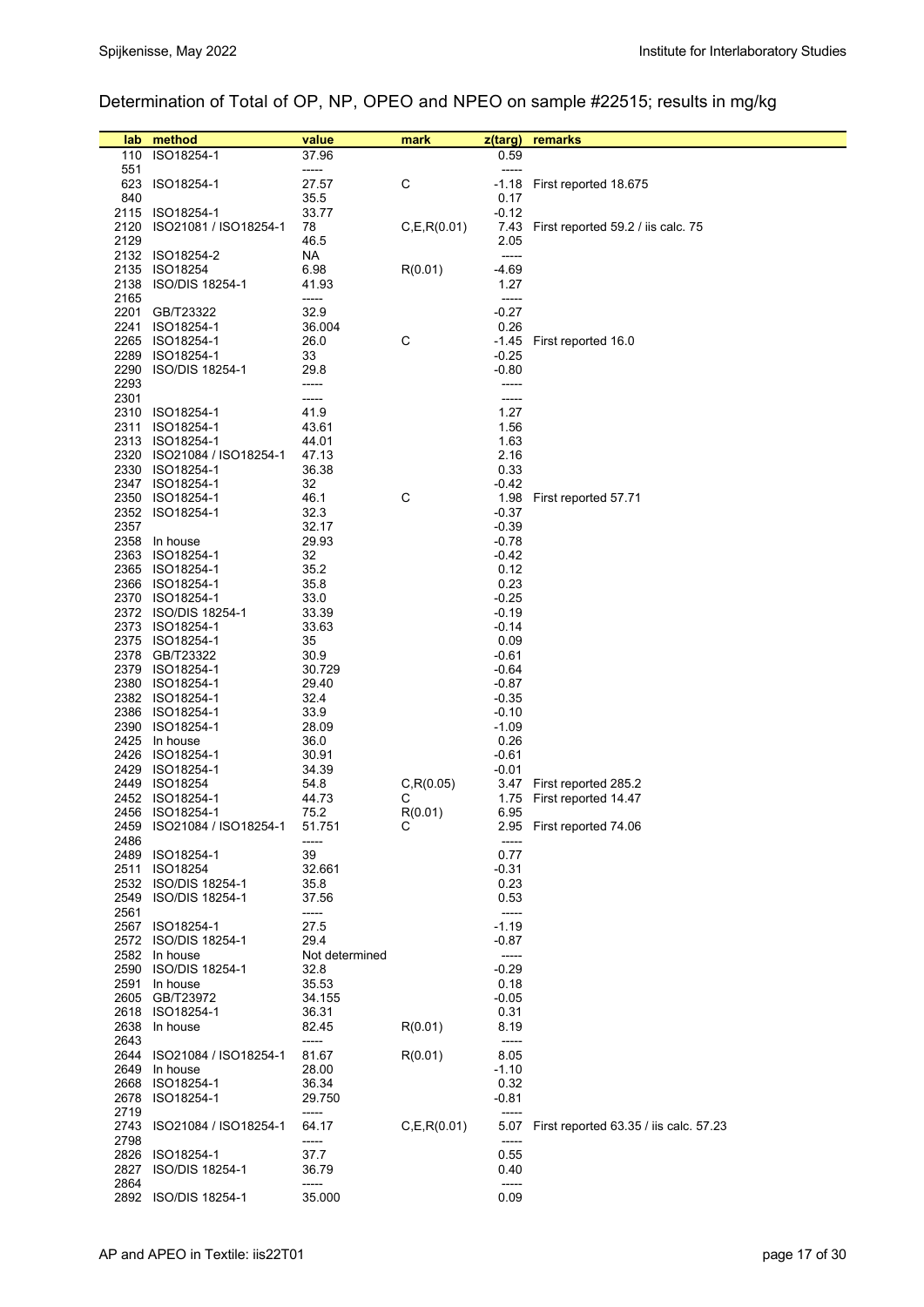| lab.    | method                 | value          | mark    | z(targ) | remarks                                                   |
|---------|------------------------|----------------|---------|---------|-----------------------------------------------------------|
| 2947    | ISO18254Mod.           | 36.89          | C       | 0.41    | First reported 56.01                                      |
| 2960    | ISO18254-1             | 35.3           |         | 0.14    |                                                           |
| 2982    | ISO/DIS 18254-1        | 34.06          |         | $-0.07$ |                                                           |
| 3100    | ISO/DIS 18254-1        | 35.47          |         | 0.17    |                                                           |
| 3116    |                        | -----          |         | -----   |                                                           |
| 3118    |                        |                |         |         |                                                           |
| 3154    | In house               | 29.7           | C, E    | $-0.81$ | First reported 29.8 / iis calc. 36.3                      |
| 3172    |                        |                |         |         |                                                           |
| 3176    |                        | -----          |         | -----   |                                                           |
| 3185    | ISO18254-1             | 35.00          |         | 0.09    |                                                           |
| 3190    | ISO18254-1             | 32.86          |         | $-0.28$ |                                                           |
| 3197    | ISO18254-1             | 25.6           | E       | $-1.51$ | iis calc. 39.4, after NP correction Total was not updated |
| 3210    | In house               | 20.59          |         | $-2.37$ |                                                           |
| 3214    | ISO/DIS 18254-1        | 32.99          |         | $-0.25$ |                                                           |
| 3222    | ISO18254-1             | 33.52          | C       | -0.16   | First reported 61.59                                      |
| 3228    |                        | -----          |         | -----   |                                                           |
| 3230    | In house               | 26.14877       |         | $-1.42$ |                                                           |
| 3237    | ISO18254-1             | 32.31          |         | $-0.37$ |                                                           |
| 3246    | ISO21084 / ISO18254-1  | 36.32          |         | 0.31    |                                                           |
| 3248    |                        | -----          |         | -----   |                                                           |
| 3250    |                        |                |         |         |                                                           |
|         | normality              | suspect        |         |         |                                                           |
|         | n                      | 69             |         |         |                                                           |
|         | outliers               | $\overline{7}$ |         |         |                                                           |
|         | mean $(n)$             | 34.474         |         |         |                                                           |
|         | st.dev. $(n)$          | 5.4811         | RSD=16% |         |                                                           |
|         | R(calc.)               | 15.347         |         |         |                                                           |
|         | st.dev.(iis memo 2203) | 5.8607         |         |         |                                                           |
|         | R(iis memo 2203)       | 16.410         |         |         |                                                           |
| Compare |                        |                |         |         |                                                           |
|         | R(ISO18254-1:16)       | 9.468          |         |         |                                                           |



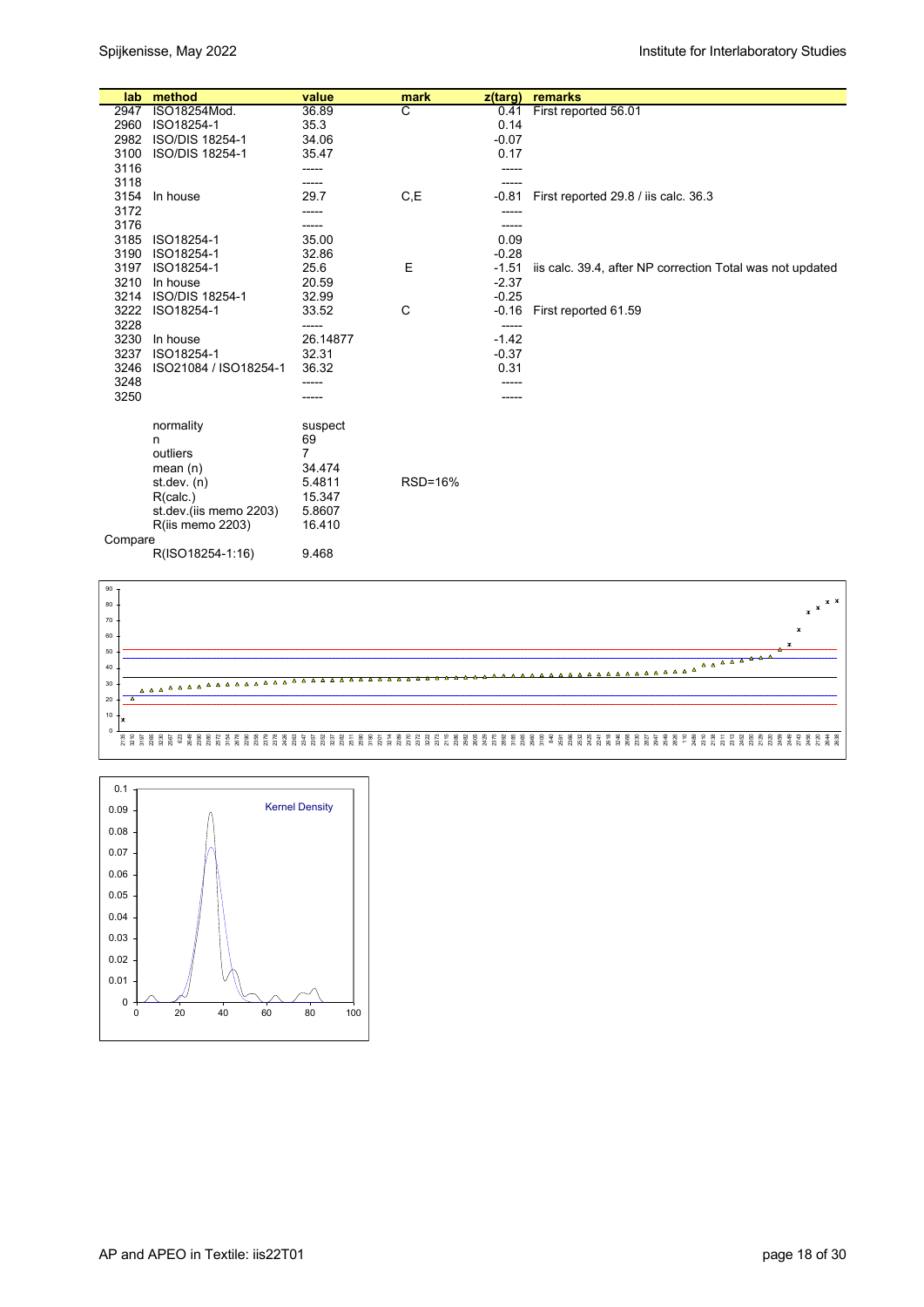# Determination of Octylphenol Ethoxylates (OPEO) on sample #22516; results in mg/kg

| lab  | method                                       | value           | mark       | $z$ (targ)         | remarks                               |
|------|----------------------------------------------|-----------------|------------|--------------------|---------------------------------------|
| 110  | ISO18254-1                                   | 54.43           |            | $-0.85$            |                                       |
| 551  |                                              | -----           |            | -----              |                                       |
|      | 623 ISO18254-1                               | 65.45           | C          |                    | 0.17 First reported 94.52             |
|      | 840 ISO18254-1                               | 64.2            |            | 0.06               |                                       |
|      | 2115 ISO18254-1                              | 71.1            |            | 0.69               |                                       |
| 2129 | 2120 ISO18254-1                              | 113             | C, R(0.01) | $-0.35$            | 4.57 First reported 103               |
|      | 2132 ISO18254-2                              | 59.8<br>65.8    |            | 0.20               |                                       |
|      | 2135 ISO18254                                | 45.0            |            | $-1.72$            |                                       |
|      | 2138 ISO18254-1                              | 60.82           |            | $-0.26$            |                                       |
|      | 2165 ISO18254-1                              | 62.5            |            | $-0.10$            |                                       |
|      | 2201 GB/T23322                               | 60.7            |            | $-0.27$            |                                       |
|      | 2241 ISO18254-1                              | 63.174          |            | $-0.04$            |                                       |
|      | 2265 ISO18254-1                              | 78.2            |            | 1.35               |                                       |
|      | 2289 ISO18254-1<br>2290 ISO/DIS 18254-1      | 54<br>65.1      |            | $-0.89$<br>0.14    |                                       |
| 2293 |                                              | -----           |            | -----              |                                       |
|      | 2301 ISO18254-1                              | 62.24           |            | $-0.13$            |                                       |
|      | 2310 ISO18254-1                              | 71.7            |            | 0.75               |                                       |
|      | 2311 ISO18254-1                              | 67.92           |            | 0.40               |                                       |
|      | 2313 ISO18254-1                              | 68.44           |            | 0.45               |                                       |
|      | 2320 ISO18254-1                              | 70.47           |            | 0.64               |                                       |
|      | 2330 ISO18254-1                              | 69.37           |            | 0.53               |                                       |
|      | 2347 ISO18254-1<br>2350 ISO18254-1           | 58<br>64.02     |            | $-0.52$            |                                       |
|      | 2352 ISO18254-1                              | 60.3            |            | 0.04<br>$-0.31$    |                                       |
|      | 2357 ISO18254-1                              | 61.35           |            | $-0.21$            |                                       |
|      | 2358 In house                                | 64.55           |            | 0.09               |                                       |
|      | 2363 ISO18254-1                              | 61              |            | $-0.24$            |                                       |
|      | 2365 ISO18254-1                              | 62.2            |            | $-0.13$            |                                       |
|      | 2366 ISO18254-1                              | 61.8            |            | $-0.17$            |                                       |
|      | 2370 ISO18254-1                              | 70.8            |            | 0.67               |                                       |
|      | 2372 ISO/DIS 18254-1                         | 70.21           |            | 0.61               |                                       |
|      | 2373 ISO18254-1<br>2375 ISO18254-1           | 63.21<br>66     |            | $-0.04$<br>0.22    |                                       |
|      | 2378 GB/T23322                               | 61.3            |            | $-0.21$            |                                       |
|      | 2379 ISO18254-1                              | 68.075          |            | 0.41               |                                       |
|      | 2380 ISO/DIS 18254-1                         | 57.17           |            | $-0.59$            |                                       |
|      | 2382 ISO18254-1                              | 61.4            |            | $-0.20$            |                                       |
|      | 2386 ISO18254-1                              | 62              |            | $-0.15$            |                                       |
|      | 2390 ISO18254-1                              | 55.23           |            | $-0.77$            |                                       |
|      | 2425 In house                                | 65.0            |            | 0.13               |                                       |
|      | 2426 ISO18254-1<br>2429 ISO18254-1           | 75.42<br>53.48  |            | 1.09<br>$-0.94$    |                                       |
|      | 2449 ISO18254                                | 127.6           | C, R(0.01) |                    | 5.92 First reported for sample #22515 |
|      | 2452 ISO18254-1                              | 69.45           |            | 0.54               |                                       |
|      | 2456 ISO18254-1                              | 91.4            |            | 2.57               |                                       |
| 2459 | <b>ISO/DIS 18254-1</b>                       | 58.29           |            | $-0.49$            |                                       |
| 2486 | ISO18254-1                                   | 56.909          |            | $-0.62$            |                                       |
|      | 2489 ISO18254-1                              | 65.3            |            | 0.16               |                                       |
|      | 2511 ISO18254                                | 60.31           |            | $-0.30$<br>$-0.33$ |                                       |
|      | 2532 ISO/DIS 18254-1<br>2549 ISO/DIS 18254-1 | 60.0<br>70.32   | С          | 0.62               | First reported not detected           |
| 2561 |                                              | 93.65           | R(0.05)    | 2.78               |                                       |
|      | 2567 ISO18254-1                              | 64              |            | 0.04               |                                       |
|      | 2572 ISO/DIS 18254-1                         | 65.8            |            | 0.20               |                                       |
|      | 2582 In house                                | 69.60           |            | 0.55               |                                       |
|      | 2590 ISO18254-1                              | 60.871          |            | $-0.25$            |                                       |
|      | 2591 In house                                | 89.18           |            | 2.37               |                                       |
|      | 2605 GB/T23972<br>2618 ISO18254-1            | 53.481<br>67.21 |            | $-0.94$<br>0.33    |                                       |
|      | 2638 In house                                | 193.86          | C, R(0.01) | 12.05              | First reported not detected           |
|      | 2643 ISO18254-1                              | 81.79           | С          | 1.68               | First reported 96.09                  |
|      | 2644 ISO21084 / ISO18254-1                   | 99.85           | R(0.05)    | 3.35               |                                       |
|      | 2649 In house                                | 65.00           |            | 0.13               |                                       |
| 2668 | ISO18254-1                                   | 65.30           |            | 0.16               |                                       |
| 2678 | ISO18254-1                                   | 83.720          |            | 1.86               |                                       |
| 2719 |                                              | -----           |            | -----              |                                       |
|      | 2743 ISO18254-1<br>2798 ISO18254-1           | 48.83<br>58     |            | $-1.37$<br>$-0.52$ |                                       |
|      | 2826 ISO18254-1                              | 58.2            |            | $-0.50$            |                                       |
|      | 2827 ISO/DIS 18254-1                         | 63.11           |            | $-0.05$            |                                       |
|      | 2864 In house                                | 42.92           |            | $-1.91$            |                                       |
|      | 2892 ISO18254-1                              | 65.000          |            | 0.13               |                                       |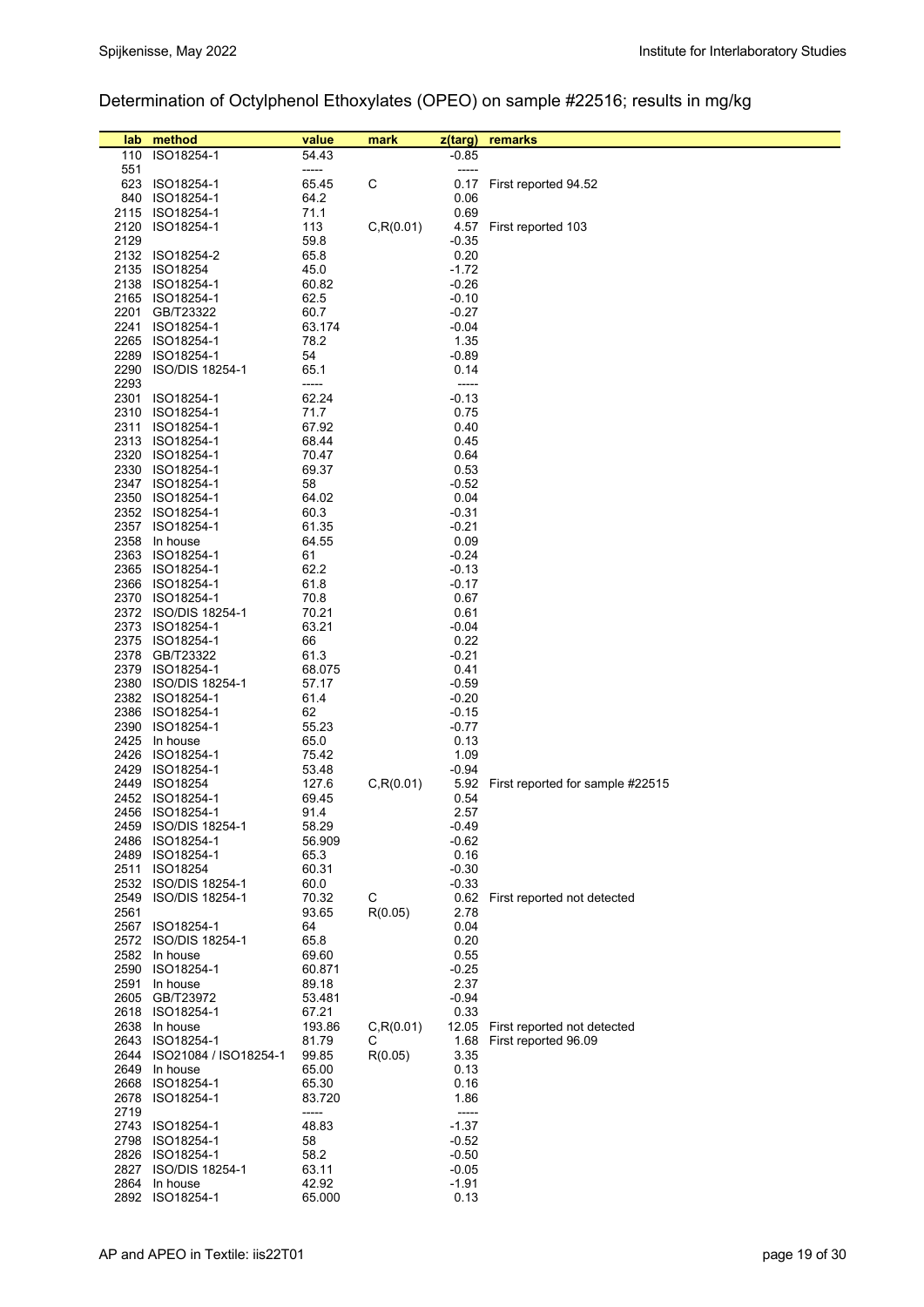|              | lab method<br>ISO18254Mod. | value<br>121.39 | mark       | z(targ) | remarks                   |
|--------------|----------------------------|-----------------|------------|---------|---------------------------|
| 2947<br>2960 | ISO18254-1                 |                 | C, R(0.01) | $-0.38$ | 5.34 First reported 89.95 |
|              |                            | 59.5            |            |         |                           |
| 2982         | ISO/DIS 18254-1            | 64.53           |            | 0.09    |                           |
| 3100         | <b>ISO/DIS 18254-1</b>     | 58.55           |            | $-0.47$ |                           |
| 3116         | ISO/DIS 18254-1            | 52.36           |            | $-1.04$ |                           |
| 3118         |                            | -----           |            | -----   |                           |
| 3154         | In house                   | 81.76           | C          | 1.68    | First reported 125.4      |
| 3172         | ISO18254-1                 | 64.9            |            | 0.12    |                           |
| 3176         | ISO18254-1                 | 62.44           |            | $-0.11$ |                           |
| 3185         | ISO18254-1                 | 56.94           |            | $-0.62$ |                           |
| 3190         | ISO18254-1                 | 57.54           |            | $-0.56$ |                           |
| 3197         | ISO18254-1                 | 61.5            |            | $-0.19$ |                           |
| 3210         | In house                   | 59.62           |            | $-0.37$ |                           |
| 3214         | ISO18254-1                 | 58.47           |            | $-0.47$ |                           |
|              | 3222 ISO/DIS 18254-1       | 48              | C          | $-1.44$ | First reported 101.4      |
| 3228         | ISO18254-1                 | 65.0            |            | 0.13    |                           |
| 3230         | In house                   | 59.67243        |            | $-0.36$ |                           |
| 3237         | ISO18254-1                 | 64.23           |            | 0.06    |                           |
| 3246         | ISO18254-1                 | 59.25           |            | $-0.40$ |                           |
| 3248         | In house                   | 69              |            | 0.50    |                           |
| 3250         |                            | 66.1            |            | 0.23    |                           |
|              |                            |                 |            |         |                           |
|              | normality                  | not OK          |            |         |                           |
|              | n                          | 85              |            |         |                           |
|              | outliers                   | 6               |            |         |                           |
|              | mean $(n)$                 | 63.603          |            |         |                           |
|              | st. dev. (n)               | 8.2658          | RSD=13%    |         |                           |
|              | R(calc.)                   | 23.144          |            |         |                           |
|              | st.dev.(iis memo 2203)     | 10.8126         |            |         |                           |
|              | R(iis memo 2203)           | 30.275          |            |         |                           |
| Compare      |                            |                 |            |         |                           |
|              | R(ISO18254-1:16)           | 17.468          |            |         |                           |



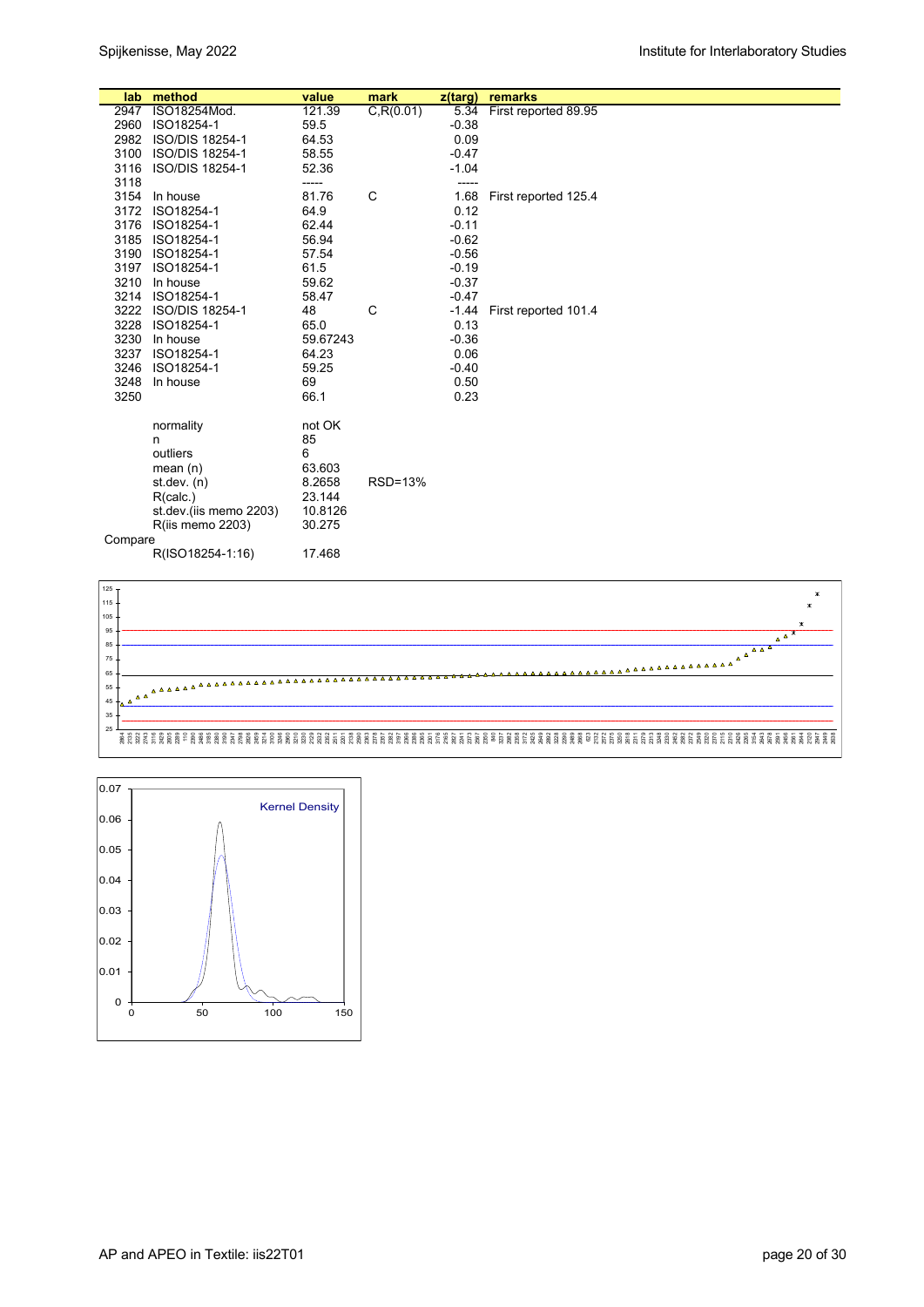# Determination of Nonylphenol Ethoxylates (NPEO) on sample #22516; results in mg/kg

| lab          | method                                  | value             | mark    | z(targ)            | remarks               |
|--------------|-----------------------------------------|-------------------|---------|--------------------|-----------------------|
| 110          | ISO18254-1                              | 127.3             |         | $-0.48$            |                       |
| 551          |                                         | -----             |         | -----              |                       |
|              | 623 ISO18254-1                          | 178.89            |         | 1.71               |                       |
|              | 840 ISO18254-1                          | 138.3             |         | $-0.02$            |                       |
|              | 2115 ISO18254-1                         | 157               |         | 0.78               |                       |
| 2120<br>2129 | ISO18254-1                              | 135<br>128.3      |         | $-0.16$<br>$-0.44$ |                       |
|              | 2132 ISO18254-2                         | 125               |         | $-0.58$            |                       |
|              | 2135 ISO18254                           | 134.9             |         | $-0.16$            |                       |
|              | 2138 ISO18254-1                         | 114.61            |         | -1.02              |                       |
|              | 2165 ISO18254-1                         | 135.4             |         | $-0.14$            |                       |
| 2201         | GB/T23322                               | 141.2             |         | 0.11               |                       |
|              | 2241 ISO18254-1                         | 141.943           |         | 0.14               |                       |
|              | 2265 ISO18254-1                         | 108.9             |         | $-1.26$            |                       |
|              | 2289 ISO18254-1<br>2290 ISO/DIS 18254-1 | 140<br>137.4      |         | 0.06<br>$-0.05$    |                       |
| 2293         |                                         | -----             |         | -----              |                       |
|              | 2301 ISO18254-1                         | 143.2             |         | 0.19               |                       |
|              | 2310 ISO18254-1                         | 148               |         | 0.40               |                       |
|              | 2311 ISO18254-1                         | 150.8             |         | 0.52               |                       |
|              | 2313 ISO18254-1                         | 148.20            |         | 0.40               |                       |
|              | 2320 ISO18254-1                         | 146.93            |         | 0.35               |                       |
|              | 2330 ISO18254-1                         | 145.265           |         | 0.28               |                       |
|              | 2347 ISO18254-1<br>2350 ISO18254-1      | 131<br>143.18     |         | $-0.32$<br>0.19    |                       |
|              | 2352 ISO18254-1                         | 139.9             |         | 0.05               |                       |
|              | 2357 ISO18254-1                         | 140.1             |         | 0.06               |                       |
|              | 2358 In house                           | 130.68            |         | $-0.34$            |                       |
|              | 2363 ISO18254-1                         | 137               |         | $-0.07$            |                       |
|              | 2365 ISO18254-1                         | 135.1             |         | $-0.15$            |                       |
|              | 2366 ISO18254-1                         | 135.6             |         | $-0.13$            |                       |
|              | 2370 ISO18254-1                         | 137               |         | $-0.07$            |                       |
|              | 2372 ISO/DIS 18254-1<br>2373 ISO18254-1 | 139.3<br>135.91   |         | 0.03<br>$-0.12$    |                       |
|              | 2375 ISO18254-1                         | 146               |         | 0.31               |                       |
|              | 2378 GB/T23322                          | 136.9             |         | $-0.07$            |                       |
|              | 2379 ISO18254-1                         | 154.496           |         | 0.67               |                       |
|              | 2380 ISO/DIS 18254-1                    | 132.14            |         | $-0.28$            |                       |
|              | 2382 ISO18254-1                         | 136.1             |         | $-0.11$            |                       |
|              | 2386 ISO18254-1                         | 136.3             |         | $-0.10$            |                       |
|              | 2390 ISO18254-1                         | 121.61            |         | $-0.72$            |                       |
|              | 2425 In house<br>2426 ISO18254-1        | 143.3<br>147.23   |         | 0.20<br>0.36       |                       |
|              | 2429 ISO18254-1                         | 128.80            |         | $-0.42$            |                       |
|              | 2449 ISO18254                           | 157.6             | С       | 0.80               | First reported 54.8   |
|              | 2452 ISO18254-1                         | 132.46            |         | $-0.26$            |                       |
|              | 2456 ISO18254-1                         | 157.8             |         | 0.81               |                       |
|              | 2459 ISO/DIS 18254-1                    | 117.97            |         | $-0.88$            |                       |
|              | 2486 ISO18254-1                         | 144.37            |         | 0.24               |                       |
| 2489<br>2511 | ISO18254-1<br>ISO18254                  | 153.3<br>130.095  |         | 0.62<br>$-0.36$    |                       |
|              | 2532 ISO/DIS 18254-1                    | 151.0             |         | 0.52               |                       |
|              | 2549 ISO/DIS 18254-1                    | 150.12            |         | 0.49               |                       |
| 2561         |                                         | 154.79            |         | 0.68               |                       |
|              | 2567 ISO18254-1                         | 141               |         | 0.10               |                       |
| 2572         | <b>ISO/DIS 18254-1</b>                  | 138.1             |         | $-0.02$            |                       |
|              | 2582 In house                           | 159.80            |         | 0.90               |                       |
| 2591         | 2590 ISO18254-1<br>In house             | 133.682<br>159.92 |         | $-0.21$<br>0.90    |                       |
|              | 2605 GB/T23972                          | 134.044           |         | $-0.20$            |                       |
|              | 2618 ISO18254-1                         | 127.64            |         | -0.47              |                       |
|              | 2638 In house                           | not detected      |         | -----              |                       |
|              | 2643 ISO18254-1                         | 145.26            | C       | 0.28               | First reported 206.04 |
|              | 2644 ISO18254-1                         | 180.20            |         | 1.76               |                       |
|              | 2649 In house                           | 126.00            |         | $-0.54$            |                       |
| 2668         | ISO18254-1                              | 144.31            |         | 0.24               |                       |
| 2678<br>2719 | ISO18254-1                              | 191.270<br>165    | R(0.05) | 2.23<br>1.12       |                       |
|              | 2743 ISO18254-1                         | 124.54            |         | $-0.60$            |                       |
|              | 2798 ISO18254-1                         | 138               |         | $-0.03$            |                       |
| 2826         | ISO18254-1                              | 120               |         | $-0.79$            |                       |
|              | 2827 ISO/DIS 18254-1                    | 145.01            |         | 0.27               |                       |
|              | 2864 In house                           | 117.01            |         | $-0.92$            |                       |
|              | 2892 ISO18254-1                         | 130.000           |         | $-0.37$            |                       |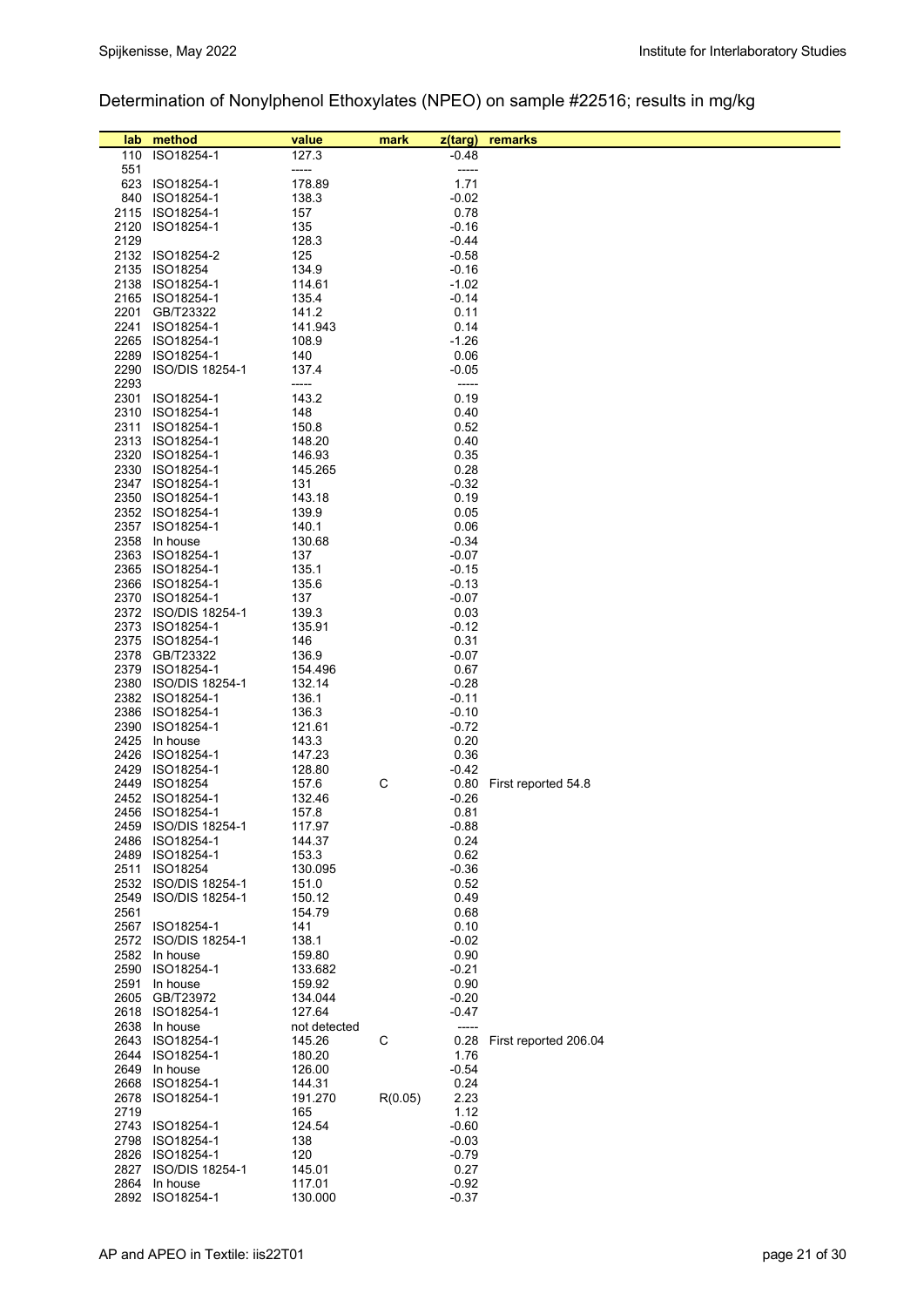| lab.              | method                 | value    | mark    | z(targ) | remarks |
|-------------------|------------------------|----------|---------|---------|---------|
| $29\overline{47}$ | ISO18254Mod.           | 126.44   |         | $-0.52$ |         |
| 2960              | ISO18254-1             | 139.2    |         | 0.02    |         |
| 2982              | ISO/DIS 18254-1        | 138.63   |         | 0.00    |         |
| 3100              | ISO/DIS 18254-1        | 134.47   |         | $-0.18$ |         |
| 3116              | ISO/DIS 18254-1        | 105.28   |         | $-1.42$ |         |
| 3118              |                        | -----    |         | -----   |         |
| 3154              | In house               | 158.7    |         | 0.85    |         |
| 3172              | ISO18254-1             | 135.65   |         | $-0.13$ |         |
| 3176              | ISO18254-1             | 152.00   |         | 0.57    |         |
| 3185              | ISO18254-1             | 133.33   |         | $-0.23$ |         |
| 3190              | ISO18254-1             | 141.25   |         | 0.11    |         |
| 3197              | ISO18254-1             | 98.9     |         | $-1.69$ |         |
| 3210              | In house               | 127.10   |         | $-0.49$ |         |
| 3214              | ISO18254-1             | 140.51   |         | 0.08    |         |
| 3222              | ISO/DIS 18254-1        | 155.71   |         | 0.72    |         |
| 3228              | ISO18254-1             | 133.6    |         | $-0.21$ |         |
| 3230              | In house               | 128.8325 |         | $-0.42$ |         |
| 3237              | ISO18254-1             | 140.45   |         | 0.08    |         |
| 3246              | ISO18254-1             | 119.8    |         | $-0.80$ |         |
| 3248              | In house               | 128      |         | $-0.45$ |         |
| 3250              |                        | 148.2    |         | 0.40    |         |
|                   | normality              | suspect  |         |         |         |
|                   | n                      | 90       |         |         |         |
|                   | outliers               | 1        |         |         |         |
|                   | mean $(n)$             | 138.658  |         |         |         |
|                   | st.dev. $(n)$          | 13.7803  | RSD=10% |         |         |
|                   | R(calc.)               | 38.585   |         |         |         |
|                   | st.dev.(iis memo 2203) | 23.5719  |         |         |         |
|                   | R(iis memo 2203)       | 66.001   |         |         |         |
| Compare           |                        |          |         |         |         |
|                   | R(ISO18254-1:16)       | 38.080   |         |         |         |
|                   |                        |          |         |         |         |



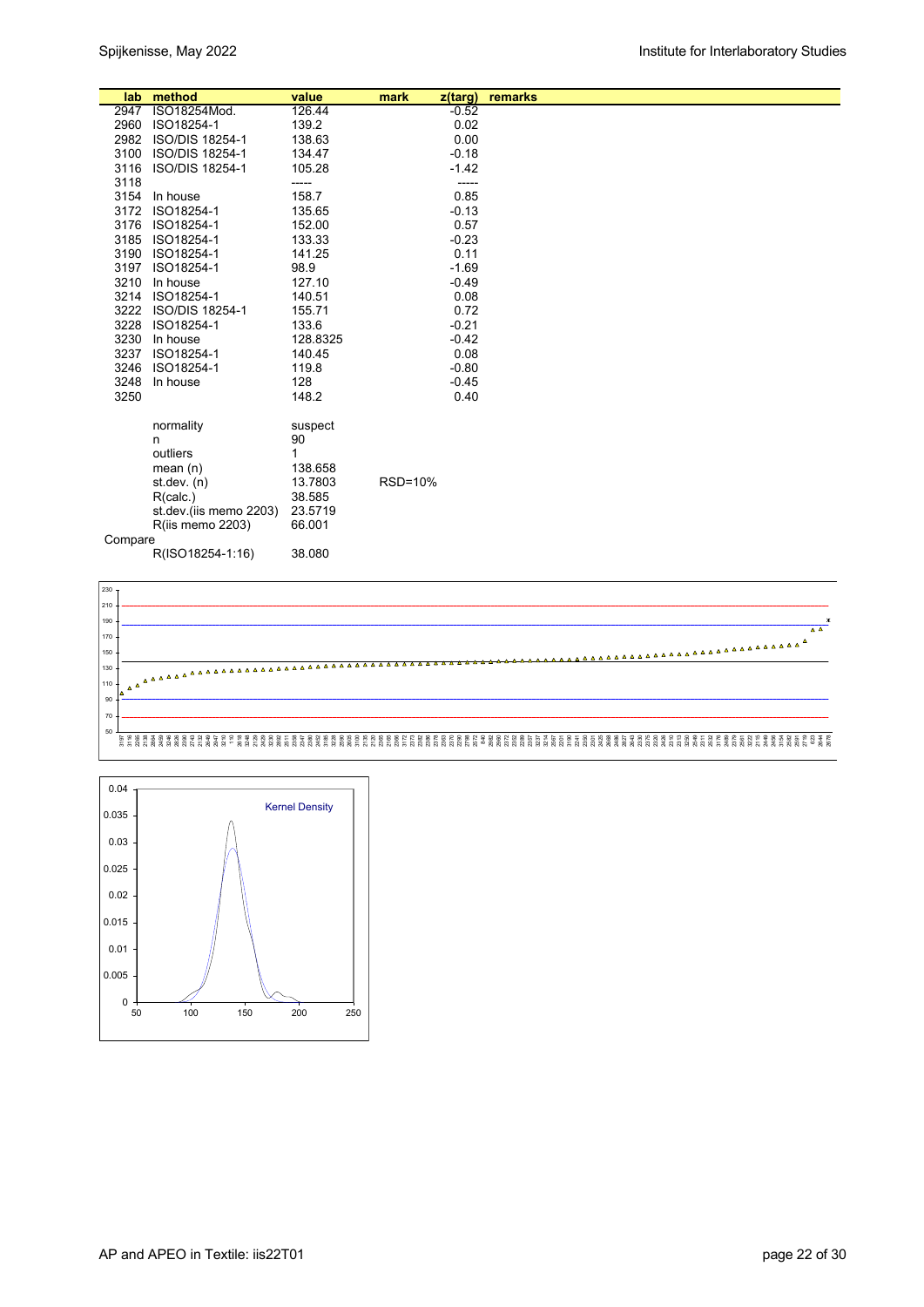# Determination of Total of OP, NP, OPEO and NPEO on sample #22516; results in mg/kg

| lab          | method                             | value            | mark          | $z$ (targ)         | remarks                                                           |
|--------------|------------------------------------|------------------|---------------|--------------------|-------------------------------------------------------------------|
| 110          | ISO18254-1                         | 181.73           |               | -0.63              |                                                                   |
| 551          |                                    | -----            |               | -----              |                                                                   |
|              | 623 ISO18254-1                     | 247.28           | C             | 1.27               | First reported 276.35                                             |
| 840          | ISO18254-1                         | 202.5            |               | -0.03              |                                                                   |
|              | 2115 ISO18254-1                    | 228.1            |               | 0.71               |                                                                   |
| 2120         | ISO18254-1                         | 238              | Ε             | 1.00               | iis cal. 248, after OPEO correction Total was not updated         |
| 2129         |                                    | 188.1            |               | -0.44              |                                                                   |
|              | 2132 ISO18254-2                    | NA               |               | -----              |                                                                   |
| 2135         | ISO18254                           | 179.9            |               | $-0.68$            |                                                                   |
| 2138         | ISO18254-1                         | 175.43           |               | $-0.81$            |                                                                   |
| 2165<br>2201 | GB/T23322                          | -----<br>201.9   |               | -----<br>$-0.05$   |                                                                   |
| 2241         | ISO18254-1                         | 205.117          |               | 0.05               |                                                                   |
|              | 2265 ISO18254-1                    | 187.1            |               | -0.47              |                                                                   |
|              | 2289 ISO18254-1                    | 194              |               | $-0.27$            |                                                                   |
|              | 2290 ISO/DIS 18254-1               | 202.5            |               | -0.03              |                                                                   |
| 2293         |                                    | -----            |               | -----              |                                                                   |
| 2301         |                                    | -----            |               | -----              |                                                                   |
|              | 2310 ISO18254-1                    | 219.7            |               | 0.47               |                                                                   |
|              | 2311 ISO18254-1                    | 218.72           |               | 0.44               |                                                                   |
|              | 2313 ISO18254-1                    | 216.64           |               | 0.38               |                                                                   |
|              | 2320 ISO21084 / ISO18254-1         | 217.40           |               | 0.40               |                                                                   |
|              | 2330 ISO18254-1                    | 216.43           |               | 0.37               |                                                                   |
|              | 2347 ISO18254-1                    | 189              |               | -0.42              |                                                                   |
|              | 2350 ISO18254-1<br>2352 ISO18254-1 | 207.20<br>200.2  |               | 0.11<br>$-0.09$    |                                                                   |
|              | 2357 ISO18254-1                    | 201.45           |               | $-0.06$            |                                                                   |
|              | 2358 In house                      | 195.23           |               | $-0.24$            |                                                                   |
|              | 2363 ISO18254-1                    | 198              |               | $-0.16$            |                                                                   |
|              | 2365 ISO18254-1                    | 197.3            |               | $-0.18$            |                                                                   |
|              | 2366 ISO18254-1                    | 197.4            |               | $-0.18$            |                                                                   |
|              | 2370 ISO18254-1                    | 207.8            |               | 0.13               |                                                                   |
|              | 2372 ISO/DIS 18254-1               | 209.51           |               | 0.17               |                                                                   |
|              | 2373 ISO18254-1                    | 199.12           |               | $-0.13$            |                                                                   |
|              | 2375 ISO18254-1                    | 212              |               | 0.25               |                                                                   |
|              | 2378 GB/T23322                     | 198.2            |               | $-0.15$            |                                                                   |
|              | 2379 ISO18254-1                    | 224.044          |               | 0.60               |                                                                   |
|              | 2380 ISO/DIS 18254-1               | 189.31           |               | -0.41              |                                                                   |
|              | 2382 ISO18254-1<br>2386 ISO18254-1 | 197.5            |               | -0.17              |                                                                   |
|              | 2390 ISO18254-1                    | 198.3<br>176.84  |               | $-0.15$<br>$-0.77$ |                                                                   |
|              | 2425 In house                      | 208.3            |               | 0.14               |                                                                   |
|              | 2426 ISO18254-1                    | 233.54           | Ε             | 0.87               | iis cal. 222.65                                                   |
|              | 2429 ISO18254-1                    | 182.28           |               | $-0.61$            |                                                                   |
| 2449         | ISO18254                           | 285.2            | C, E, R(0.05) | 2.36               | First reported 71.4 / iis cal. 301.8                              |
| 2452         | ISO18254-1                         | 201.91           |               | $-0.04$            |                                                                   |
|              | 2456 ISO18254-1                    | 249.2            |               | 1.32               |                                                                   |
| 2459         | ISO/DIS 18254-1                    | 176.26           |               | $-0.79$            |                                                                   |
| 2486         |                                    | -----            |               | -----              |                                                                   |
|              | 2489 ISO18254-1                    | 218.6            |               | 0.44               |                                                                   |
| 2511         | ISO18254<br>2532 ISO/DIS 18254-1   | 190.405<br>211   |               | $-0.38$<br>0.22    |                                                                   |
| 2549         | <b>ISO/DIS 18254-1</b>             | 220.44           |               | 0.49               |                                                                   |
| 2561         |                                    | -----            |               | -----              |                                                                   |
|              | 2567 ISO18254-1                    | 205              |               | 0.04               |                                                                   |
| 2572         | ISO/DIS 18254-1                    | 203.9            |               | 0.01               |                                                                   |
|              | 2582 In house                      | Not determined   |               | -----              |                                                                   |
|              | 2590 ISO18254-1                    | 194.553          |               | $-0.26$            |                                                                   |
|              | 2591 In house                      | 249.10           |               | 1.32               |                                                                   |
|              | 2605 GB/T23972                     | 187.525          |               | -0.46              |                                                                   |
|              | 2618 ISO18254-1                    | 194.85           |               | -0.25              |                                                                   |
|              | 2638 In house                      | 218.06           | C             |                    | 0.42 First reported 257.76                                        |
| 2643         |                                    | -----            |               | -----              |                                                                   |
| 2644<br>2649 | ISO21084 / ISO18254-1<br>In house  | 280.05<br>191.00 | R(0.05)       | 2.21<br>$-0.36$    |                                                                   |
|              | 2668 ISO18254-1                    | 209.61           |               | 0.18               |                                                                   |
| 2678         | ISO18254-1                         | 274.990          | R(0.05)       | 2.07               |                                                                   |
| 2719         |                                    | -----            |               | -----              |                                                                   |
| 2743         | ISO21084 / ISO18254-1              | 190.72           | Е             |                    | -0.37 iis calc. 181.66, after NP correction Total was not updated |
| 2798         |                                    | -----            |               | -----              |                                                                   |
| 2826         | ISO18254-1                         | 178              |               | $-0.74$            |                                                                   |
| 2827         | ISO/DIS 18254-1                    | 208.12           |               | 0.13               |                                                                   |
| 2864         |                                    | -----            |               | -----              |                                                                   |
|              | 2892 ISO18254-1                    | 195.000          |               | $-0.24$            |                                                                   |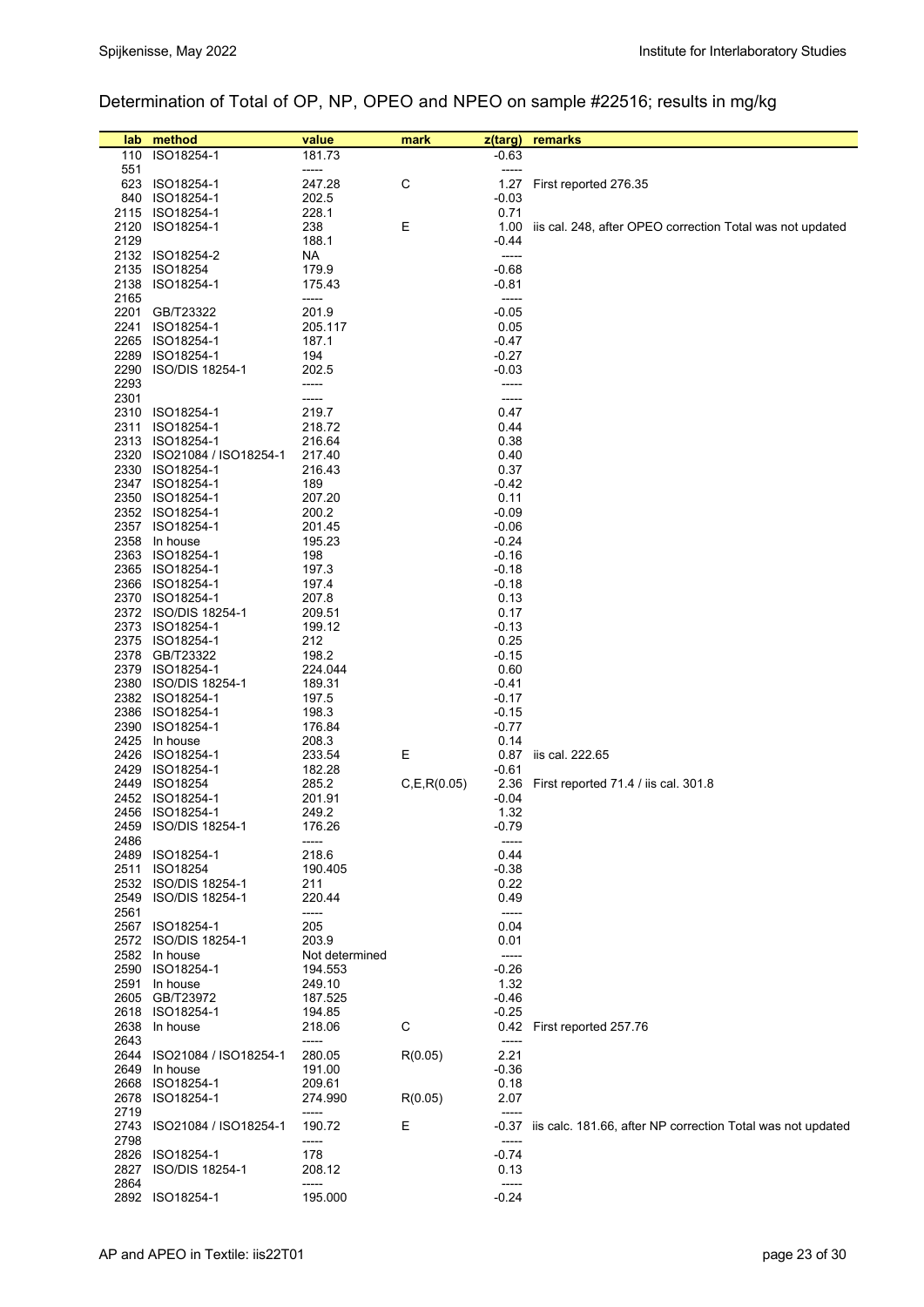| lab.    | method                 | value     | mark          | z(targ) | remarks                                                         |
|---------|------------------------|-----------|---------------|---------|-----------------------------------------------------------------|
| 2947    | ISO18254Mod.           | 216.39    | Ε             |         | 0.37 iis cal. 247.83. After OPEO correct. Total was not updated |
| 2960    | ISO18254-1             | 198.7     |               | $-0.14$ |                                                                 |
| 2982    | ISO/DIS 18254-1        | 203.16    |               | $-0.01$ |                                                                 |
| 3100    | ISO/DIS 18254-1        | 193.02    |               | $-0.30$ |                                                                 |
| 3116    |                        | -----     |               | -----   |                                                                 |
| 3118    |                        |           |               |         |                                                                 |
|         | 3154 In house          | 240.5     | C             | 1.07    | First reported 284.2                                            |
| 3172    |                        |           |               | -----   |                                                                 |
| 3176    |                        | -----     |               | -----   |                                                                 |
| 3185    | ISO18254-1             | 190.27    |               | $-0.38$ |                                                                 |
| 3190    | ISO18254-1             | 198.79    |               | $-0.14$ |                                                                 |
| 3197    | ISO18254-1             | 160.4     |               | $-1.24$ |                                                                 |
| 3210    | In house               | 186.72    |               | $-0.48$ |                                                                 |
| 3214    | ISO18254-1             | 198.98    |               | $-0.13$ |                                                                 |
| 3222    | ISO/DIS 18254-1        | 257.11    | Ε             |         | 1.55 iis cal. 203.71. After OPEO correct. Total was not updated |
| 3228    |                        | -----     |               | -----   |                                                                 |
| 3230    | In house               | 188.50493 |               | $-0.43$ |                                                                 |
| 3237    | ISO18254-1             | 204.68    |               | 0.04    |                                                                 |
| 3246    | ISO21084 / ISO18254-1  | 179.05    |               | $-0.71$ |                                                                 |
| 3248    |                        | -----     |               |         |                                                                 |
| 3250    |                        |           |               |         |                                                                 |
|         |                        |           |               |         |                                                                 |
|         | normality              | OK        |               |         |                                                                 |
|         | n                      | 73        |               |         |                                                                 |
|         | outliers               | 3         |               |         |                                                                 |
|         | mean $(n)$             | 203.460   |               |         |                                                                 |
|         | st.dev. $(n)$          | 18.8655   | <b>RSD=9%</b> |         |                                                                 |
|         | R(calc.)               | 52.823    |               |         |                                                                 |
|         | st.dev.(iis memo 2203) | 34.5882   |               |         |                                                                 |
|         | R(iis memo 2203)       | 96.847    |               |         |                                                                 |
| Compare |                        |           |               |         |                                                                 |
|         | R(ISO18254-1:16)       | 55.877    |               |         |                                                                 |



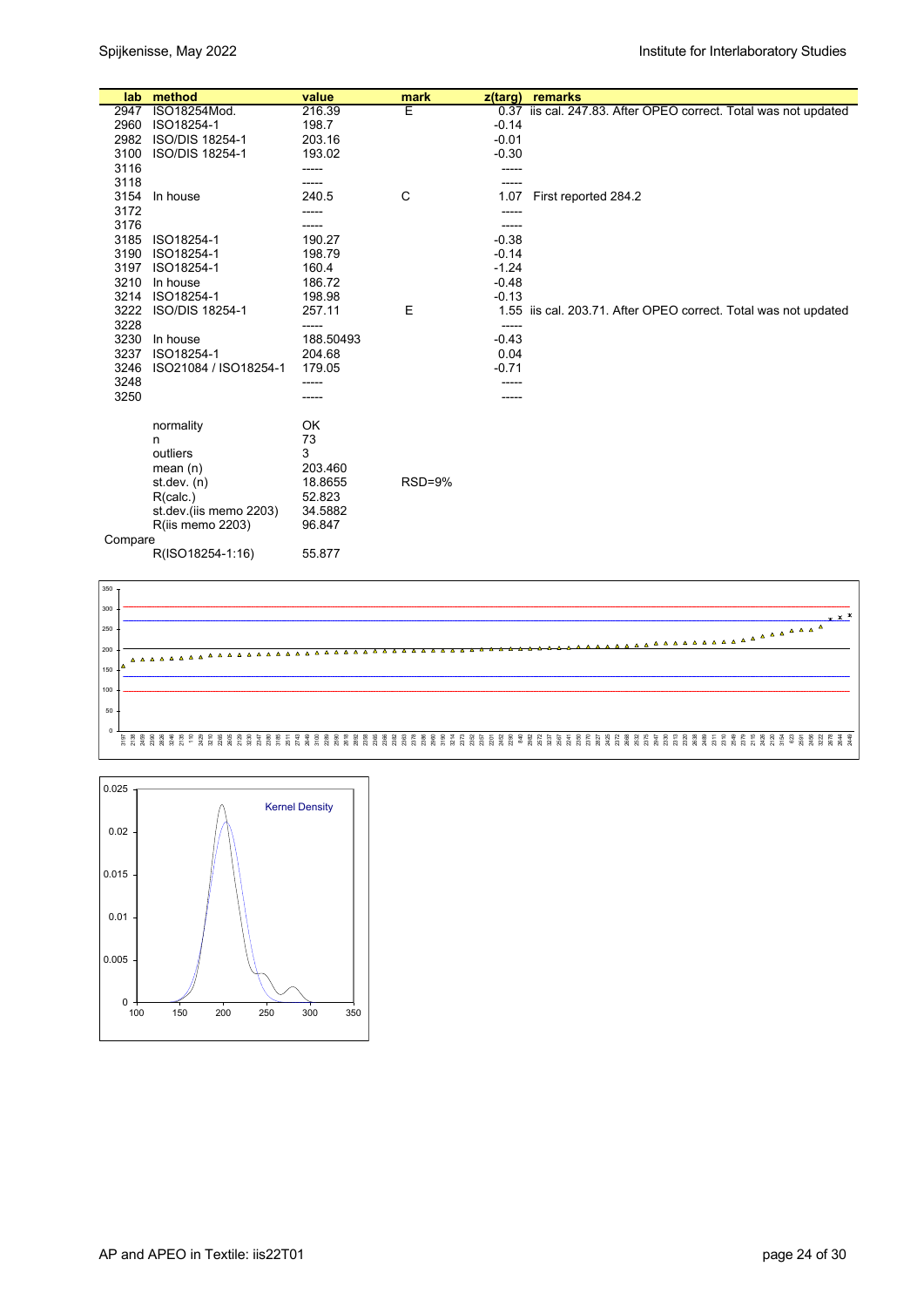## **APPENDIX 2**

Summary of other reported components in sample #22515 and #221516; results in mg/kg

### **Abbreviations of components**

OP = Octylphenol OPEO = Octylphenol Ethyloxylates  $NP = Nonylphenol$ 

|              | #22515                 |   |                    | #22516                    |                         |  |
|--------------|------------------------|---|--------------------|---------------------------|-------------------------|--|
| lab          | <b>OP</b>              |   | <b>OPEO</b>        | <b>OP</b>                 | <b>NP</b>               |  |
| 110          | not detected           |   | not detected       | not detected              | not detected            |  |
| 551          | n                      |   | -----              | -----                     | -----                   |  |
| 623          | Not Detected           | C | not detected       | 1.13                      | 1.81                    |  |
| 840          | not determined         |   | not determined     | not determined<br>$-----$ | not determined<br>----- |  |
| 2115<br>2120 | N<br>< 0.5             |   | 1.59<br>${}_{0.5}$ | < 5                       | < 5                     |  |
| 2129         | not detected           |   | 1.19               | not detected              | not detected            |  |
| 2132         | ~10                    |   | ~10                | ~10                       | ~10                     |  |
| 2135         | N                      |   | -----              | -----                     | -----                   |  |
| 2138         | ND                     |   | ND.                | <b>ND</b>                 | <b>ND</b>               |  |
| 2165         | not detected           |   | not detected       | not detected              | not detected            |  |
| 2201         | ~10                    |   | ~10                | ~10                       | 10                      |  |
| 2241         | ~10                    |   | ~10                | 10                        | ~10                     |  |
| 2265         | $\leq$ 2               |   | $~<$ 10            | $\leq$ 2                  | $\leq$ 2                |  |
| 2289         | N                      |   | -----              | -----                     | -----                   |  |
| 2290<br>2293 | ~10                    |   | ~10<br>-----       | 10<br>-----               | < 10<br>-----           |  |
| 2301         | N<br>N                 |   |                    | $-----$                   | -----                   |  |
| 2310         | Not Detected           |   | Not Detected       | Not Detected              | Not Detected            |  |
| 2311         | <b>Not Detected</b>    |   | <3                 | Not Detected              | Not Detected            |  |
| 2313         | NOT DETECTED           |   | NOT DETECTED       | NOT DETECTED              | NOT DETECTED            |  |
| 2320         | Not Detected           |   | Not Detected       | Not Detected              | Not Detected            |  |
| 2330         | Not detected           |   | 1.205              | Not detected              | 1.795                   |  |
| 2347         | ~10                    |   | ~10                | ~10                       | ~10                     |  |
| 2350         | < 3.00                 |   | < 1.00             | < 3.00                    | < 3.00                  |  |
| 2352<br>2357 | N                      |   | -----<br>-----     | -----<br>$--- -$          | -----<br>$--- -$        |  |
| 2358         | N<br>not detected      |   | not detected       | not detected              | not detected            |  |
| 2363         | <3                     |   | <3                 | <3                        | <3                      |  |
| 2365         | ~10                    |   | $20$               | 10                        | ~10                     |  |
| 2366         | ~10                    |   | $20$               | ~10                       | ~10                     |  |
| 2370         | $<$ 1                  |   | <1                 | <1                        | $<$ 1                   |  |
| 2372         | $<$ 1                  |   | $<$ 1              | <1                        | $<$ 1                   |  |
| 2373         | not detected           |   | not detected       | not detected              | not detected            |  |
| 2375         | N                      |   | -----              | -----                     | -----                   |  |
| 2378<br>2379 | < 0.25<br>Not detected |   | < 0.5<br>1.082     | < 0.25<br>Not detected    | < 0.5<br>1.473          |  |
| 2380         | <3                     |   | $<$ 1              | $3$                       | $3$                     |  |
| 2382         | ~10                    |   | ~10                | < 10                      | ~10                     |  |
| 2386         | <5                     |   | ~10                | <5                        | <5                      |  |
| 2390         | not detected           |   | not detected       | not detected              | not detected            |  |
| 2425         | Not detected           |   | Not detected       | Not detected              | Not detected            |  |
| 2426         | Not Detected           |   | Not Detected       | Not Detected              | Not Detected            |  |
| 2429         | N                      |   |                    | -----                     | -----                   |  |
| 2449<br>2452 | N<br>not detected      |   | С<br>not detected  | not detected              | 16.6<br>not detected    |  |
| 2456         | N                      |   | 1.7                | not detected              | not detected            |  |
| 2459         | 11.750                 | С | ND                 | ND                        | ND.                     |  |
| 2486         | n                      |   |                    | -----                     | -----                   |  |
| 2489         | <b>Not Detected</b>    |   | Not Detected       | Not Detected              | Not Detected            |  |
| 2511         | n                      |   | -----              | -----                     | $-----$                 |  |
| 2532         | Not detected           |   | Not detected       | Not Detected              | Not Detected            |  |
| 2549         | Not Detected           |   | Not Detected       | С<br>Not Detected         | Not Detected            |  |
| 2561         | n                      |   | not detected       | -----                     | -----                   |  |
| 2567         | < 10<br>~10            |   | ~10<br>~10         | 10<br>10                  | < 10<br>~10             |  |
| 2572<br>2582 | Not determined         |   | Not determined     | Not determined            | Not determined          |  |
| 2590         | n                      |   | -----              | -----                     | -----                   |  |
| 2591         | not detected           |   | not detected       | not detected              | not detected            |  |
| 2605         | $<$ 10.000             |   | 10.000             | < 10.000                  | < 10.000                |  |
| 2618         | not detected           |   | not detected       | not detected              | not detected            |  |
| 2638         | not detected           |   | not detected       | 24.2                      | not detected            |  |
| 2643         | n                      |   | -----              | -----                     | -----                   |  |
| 2644         | n                      |   | -----              | -----                     |                         |  |
| 2649         | n                      |   |                    | -----                     |                         |  |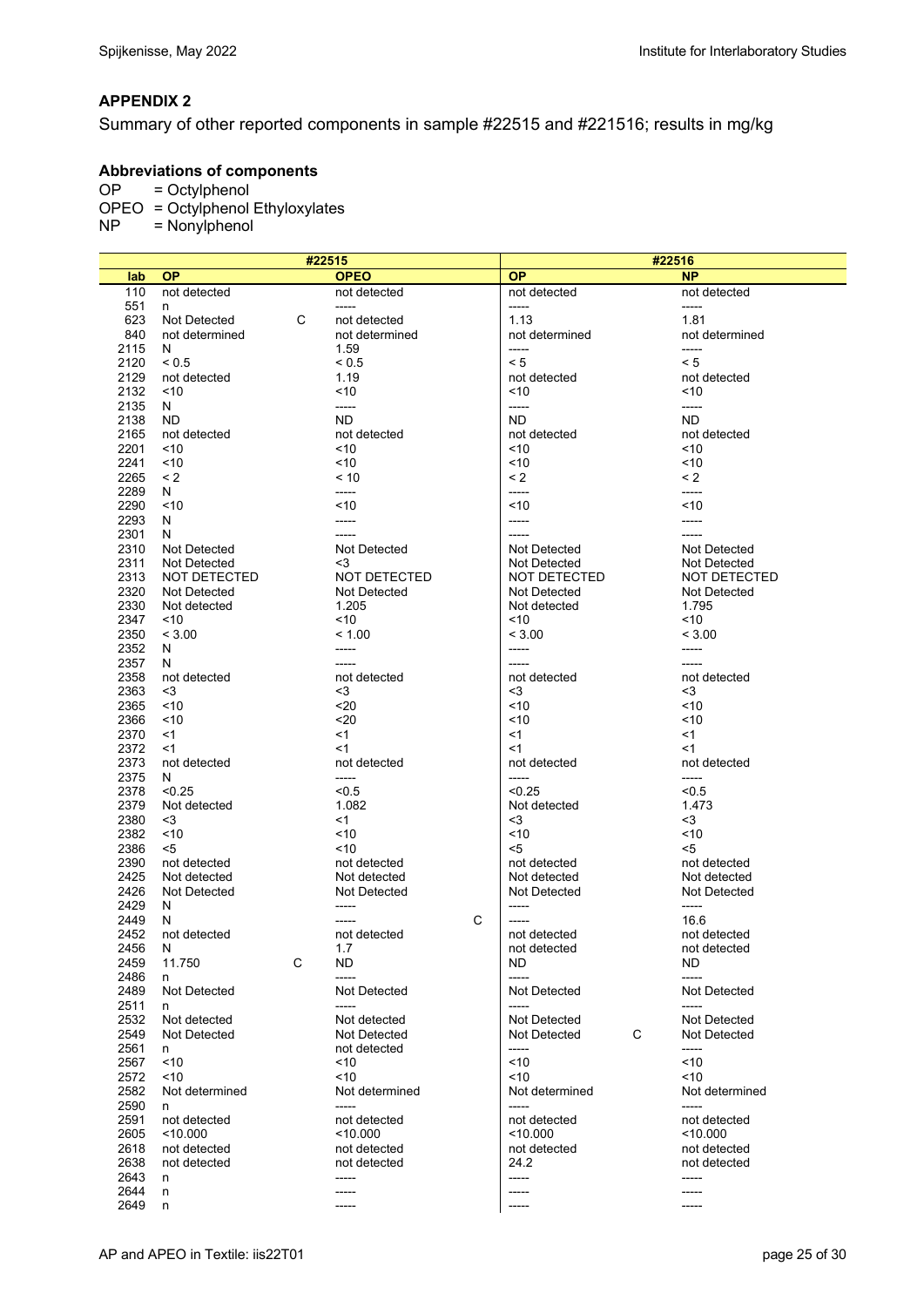| #22515 |                        |                    | #22516              |                                   |  |  |
|--------|------------------------|--------------------|---------------------|-----------------------------------|--|--|
| lab    | <b>OP</b>              | <b>OPEO</b>        | <b>OP</b>           | <b>NP</b>                         |  |  |
| 2668   | Not detected           | Not detected       | Not detected        | Not detected                      |  |  |
| 2678   | $3$                    | 3.880              | $3$                 | $3$                               |  |  |
| 2719   | n                      | -----              | -----               |                                   |  |  |
| 2743   | not detected           | 1.58               | 2.34                | 5.95<br>C                         |  |  |
| 2798   | n                      | -----              | ------              | -----                             |  |  |
| 2826   | not detected           | not detected       | not detected        | not detected                      |  |  |
| 2827   | Not Detected           | Not Detected       | <b>Not Detected</b> | <b>Not Detected</b>               |  |  |
| 2864   | n                      | 1.39               | -----               | -----                             |  |  |
| 2892   | n                      | -----              | -----               | -----                             |  |  |
| 2947   | not detected           | 2.23               | not detected        | <loq [2mg="" kg]<="" td=""></loq> |  |  |
| 2960   | not detected           | not detected       | not detected        | not detected                      |  |  |
| 2982   | not detected           | not detected       | not detected        | not detected                      |  |  |
| 3100   | $<$ 10                 | $<$ 10             | $<$ 10              | $<$ 10                            |  |  |
| 3116   | n                      |                    |                     |                                   |  |  |
| 3118   | n                      | -----              |                     |                                   |  |  |
| 3154   | n                      | 2.2                | -----               |                                   |  |  |
| 3172   | < 1                    | < 1                | < 1                 | < 1                               |  |  |
| 3176   | n                      |                    |                     |                                   |  |  |
| 3185   | Not detected $($ < 10) | Not detected (<10) | Not detected (<10)  | Not detected (<10)                |  |  |
| 3190   | < 10                   | 10                 | < 10                | < 10                              |  |  |
| 3197   | ~10                    | < 10               | 10                  | < 10                              |  |  |
| 3210   | $20$                   | $20$               | $20$                | $20$                              |  |  |
| 3214   | N.D.                   | N.D.               | N.D.                | N.D.                              |  |  |
| 3222   | n                      | 1.40               | -----               |                                   |  |  |
| 3228   | not detected           | not detected       | not detected        | not detected                      |  |  |
| 3230   | not analyzed           | not detected       | not analyzed        | not analyzed                      |  |  |
| 3237   | n                      |                    |                     |                                   |  |  |
| 3246   | Not detected           | Not detected       | Not detected        | Not detected                      |  |  |
| 3248   | n                      |                    | -----               |                                   |  |  |
| 3250   | n                      |                    |                     |                                   |  |  |
|        |                        |                    |                     |                                   |  |  |

Lab 623 first reported 1.40

Lab 2449 first reported for sample #22516, reported 127.6

Lab 2459 first reported 36.75

Lab 2549 first reported 70.32 Lab 2743 first reported 15.01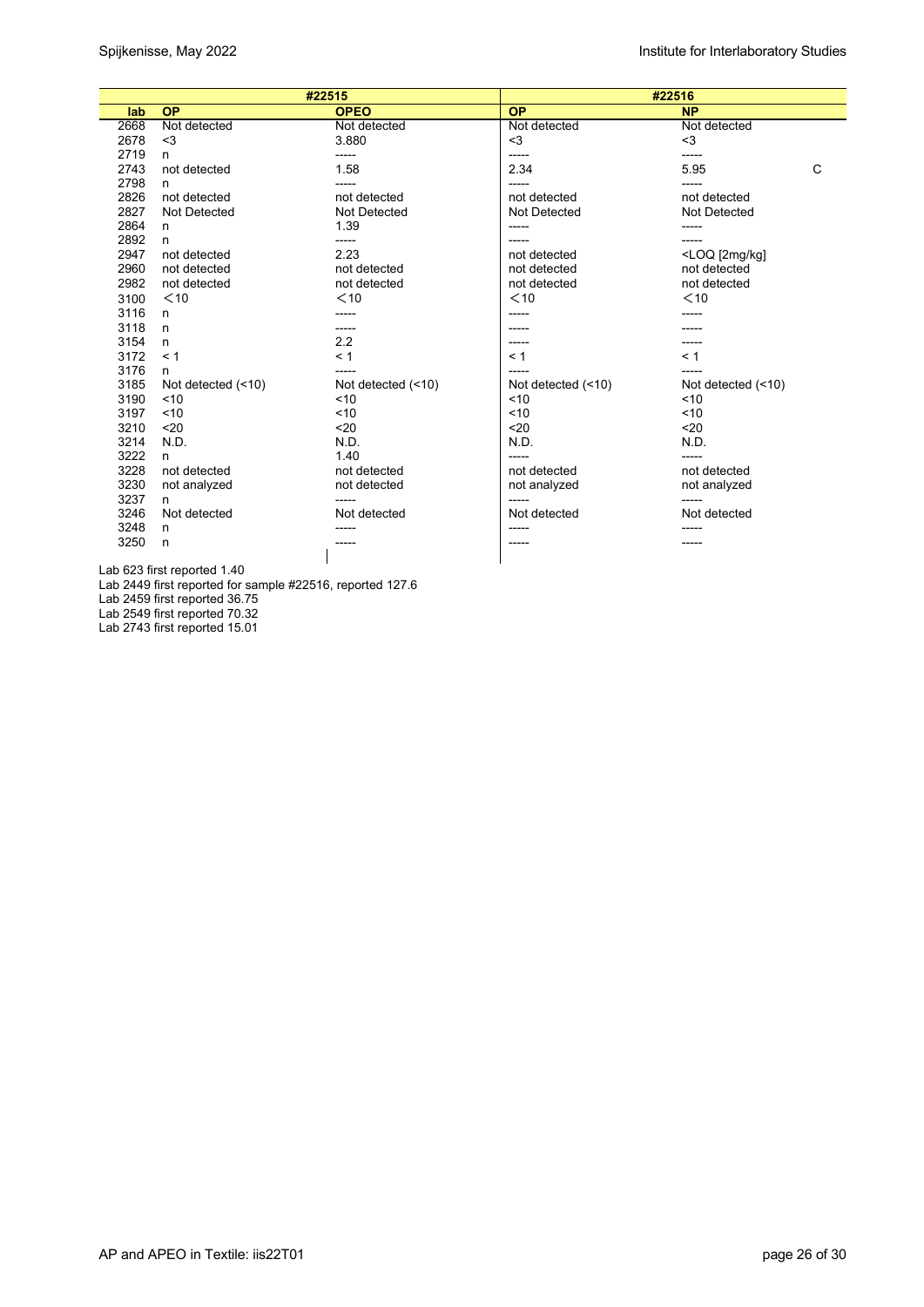# **APPENDIX 3 Analytical details**

| lab          | <b>ISO/IEC17025</b>           | sample                                   | sample                    | release/                 | release/extraction | extraction        | extraction              |
|--------------|-------------------------------|------------------------------------------|---------------------------|--------------------------|--------------------|-------------------|-------------------------|
|              | accredited                    | preparation                              | intake                    | extraction               | solvent            | time (min)        | temperature             |
|              |                               |                                          | (g)                       | technique                |                    |                   | $(^{\circ}C)$           |
| 110<br>551   | Yes<br>---                    | Further cut                              | 1                         | <b>Ultrasonic</b><br>--- | methanol           | 60                | 70                      |
| 623          | Yes                           | Further cut                              | 1                         | Ultrasonic               | methanol           | 60                | 70                      |
| 840          | Yes                           | Further cut                              | 0.5g                      | Ultrasonic               | Methanol           | 60 minutes        | 70°C                    |
| 2115         | Yes                           | Used as received                         | 0.5 <sub>g</sub>          | Ultrasonic               | MeOH               | 60 min            | $60^{\circ}$ C          |
| 2120         | Yes                           | Used as received                         | 1 <sub>g</sub>            | Ultrasonic               | Methanol           | 60 min            | 70 °C                   |
| 2129         | Yes                           | Used as received                         | 1.0 <sub>g</sub>          | Ultrasonic               | MeOH               | 60 min            | $70^{\circ}$ C          |
| 2132         | No                            | Used as received                         | 1 gram                    | Ultrasonic               | Methanol           | 60 minutes        | $70^{\circ}$ C          |
| 2135         | Yes                           | Used as received                         |                           | Ultrasonic               | Methanol           | 60                | 60                      |
| 2138         | Yes                           | Used as received                         | about<br>0.5 <sub>g</sub> | Ultrasonic               | methanol           | 60 minutes        | 70 C                    |
|              |                               |                                          |                           |                          |                    |                   |                         |
| 2165         | Yes                           | Further cut<br>Further cut               | 1                         | Ultrasonic               | Methanol           | 60                | 70<br>$70^{\circ}$ C    |
| 2201         | Yes                           |                                          | 1g                        | Ultrasonic               | Methanol           | 60 min            | $70^{\circ}$ C          |
| 2241         | Yes                           | Further cut                              | 0.5g                      | Ultrasonic               | methanol           | 60 min            |                         |
| 2265         | Yes                           | Used as received                         | 1g                        | Ultrasonic               | Methanol           | 60                | 60                      |
| 2289         | Yes                           | Further cut                              | 1.0 <sub>g</sub>          | Ultrasonic               | Methanol           | 60mins            | $70^{\circ}$ C          |
| 2290         | Yes                           | ---                                      |                           | ---                      |                    |                   |                         |
| 2293         | $\overline{a}$                | ---                                      |                           | ---                      |                    |                   |                         |
| 2301         | Yes                           | Used as received                         | 1 gram                    | Ultrasonic               | Methanol           | 60 min            | 70c                     |
| 2310         | Yes                           | Used as received                         | 1 gram                    | Ultrasonic               | Methanol           | 60 minutes        | $70^{\circ}$ C          |
| 2311         | Yes                           | Further cut                              | 1                         | Ultrasonic               | Methanol           | 60                | 70                      |
| 2313         | No                            | Further cut                              | 1.0 <sub>g</sub>          | <b>Ultrasonic</b>        | <b>METHANOL</b>    | 1.0 <sub>hr</sub> | 70                      |
| 2320         | Yes                           | Further cut                              | 0.5 <sub>g</sub>          | Ultrasonic               | Methanol           | 60 <sub>min</sub> | 70°C                    |
| 2330         | Yes                           | Further cut                              | 1 <sub>g</sub>            | Ultrasonic               | Methanol           | 60 mins           | $70 \pm 2$ °C           |
|              |                               | $\#22515$ used as<br>received; $\#22516$ |                           |                          |                    |                   |                         |
| 2347         | Yes                           | further cut                              | 0.5g                      | Ultrasonic               | methanol           | 60 <sub>min</sub> | 70°C                    |
| 2350         | Yes                           | <b>Further cut</b>                       | 1 <sub>g</sub>            | Ultrasonic               | Methanol           | 60 minutes        | 70 °C                   |
| 2352<br>2357 | Yes<br>$\qquad \qquad \cdots$ | Further cut<br>---                       | 1g                        | Ultrasonic<br>---        | Mathanol           | 60 <sub>min</sub> | $70^{\circ}$ C          |
| 2358         | Yes                           | Further cut                              | 1.0 <sub>g</sub>          | Ultrasonic               | Methanol           | 60 minutes        | $70^{\circ}$ C          |
| 2363         | Yes                           | Further cut                              | 19                        | Ultrasonic               | MeOH               | 60 mins           | $70^{\circ}$ C          |
| 2365         | Yes                           | Further cut                              | 1.0 <sub>g</sub>          | Ultrasonic               | methanol           | 60 <sub>min</sub> | 70°C                    |
| 2366         | Yes                           | Used as received                         | 0.5                       | Ultrasonic               | Methanol           | 60                | 70                      |
| 2370         | Yes                           | Further cut                              | 0.5 <sub>g</sub>          | Ultrasonic               | $10 \text{ mL}$    | 60 min            | $70^{\circ}$ C          |
| 2372         | No                            | Further cut                              |                           | Ultrasonic               | MeOH               | 60                | 70                      |
| 2373         | Yes                           | Used as received                         | 1g<br>1.0 <sub>g</sub>    | Ultrasonic               | Methanol           | 1 hour            | $60^{\circ}$ C          |
| 2375         | Yes                           | Further cut                              | 0.5g                      | Ultrasonic               | Methanol           | 60 min            | $70^{\circ}$ C          |
| 2378         | Yes                           |                                          | 1G                        |                          |                    | 60                | 70                      |
|              |                               | Used as received                         |                           | Ultrasonic               | methanol           | 60 minutes        | 70 C                    |
| 2379         | Yes                           | Further cut                              | 0.5 <sub>g</sub>          | Ultrasonic               | Methanol           |                   |                         |
| 2380         | Yes                           | Used as received                         | 1.0 <sub>g</sub>          | Ultrasonic               | Methanol           | 60 Minute         | 70 °C<br>$70^{\circ}$ C |
| 2382         | Yes                           | <b>Further cut</b>                       | 1G                        | Ultrasonic               | Methanol           | 60 min            |                         |
| 2386         | Yes                           | Further cut                              | 0,5g                      | Ultrasonic               | Methanol           | 60 min            | 70 °C                   |
| 2390         | Yes                           | Further cut                              | 1g                        | Ultrasonic               | methanol           | 60                | 70                      |
| 2425         | Yes                           | Further cut                              | 1.0 <sub>g</sub>          | Ultrasonic               | Methanol           | 60 Minutes        | $70^{\circ}$ C          |
| 2426         | Yes                           | Further cut                              | 0.5g                      | Ultrasonic               | Methanol           | 60minutes         | 70°C                    |
| 2429         | Yes                           | Further cut                              | 0.5g                      | Ultrasonic               | Methanol           | 60 <sub>min</sub> | $70^{\circ}$ C          |
| 2449         | Yes                           | Further cut                              | $1.0$ gram                | Ultrasonic               |                    |                   |                         |
| 2452         | Yes                           | Used as received                         | 1<br>All                  | <b>Ultrasonic</b>        | Methanol           | 60                | 70                      |
|              |                               |                                          | sample<br>dispatch        |                          |                    |                   |                         |
|              |                               |                                          | ed was                    |                          |                    |                   |                         |
| 2456         | Yes                           | Used as received                         | used                      | Ultrasonic               | Methanol           | 60                | 70                      |
| 2459         | Yes                           | Used as received                         | $1.0$ gm                  | Ultrasonic               | Methanol           | 60 mints          | 60C                     |
| 2486         | Yes                           | Used as received                         | 1 <sub>g</sub>            | Ultrasonic               | Methanol           | 60 minutes        | 70°C                    |
|              |                               |                                          | 1.0085g/                  |                          |                    |                   |                         |
| 2489         | Yes                           | Further cut                              | 1.0024g                   | Ultrasonic               | Methanol/Water     | 60 minutes        | $70^{\circ}$ C          |
| 2511         | No                            | Further cut                              |                           | Ultrasonic               | Methanol           | 60 min            | $70^{\circ}$ C          |
| 2532         | No                            | Further cut                              | 1 gram                    | Ultrasonic               | Methanol           | 60 minutes        | 70 °C                   |
| 2549         | Yes                           | Used as received                         | 1 gm                      | Ultrasonic               | Methanol           | 60 minutes        | $70^{\circ}$ C          |
| 2561         | Yes                           | Further cut                              | 1 <sub>q</sub>            | Ultrasonic               | methanol           | 60                | 70                      |
| 2567         | Yes                           | Further cut                              | 1 $gm$                    | Ultrasonic               | Methanol           | 60                | 70                      |
| 2572         | Yes                           | ---                                      | #22515-                   |                          |                    |                   |                         |
|              |                               |                                          | 1.0002g;<br>#22516-       |                          |                    |                   |                         |
| 2582         | Yes                           | Further cut                              | 1.0011g                   | Ultrasonic               | Methanol           | 60 Minutes        | $70^{\circ}$ C          |
| 2590         | Yes                           | Used as received                         |                           | Ultrasonic               | MeOH               | 60 min            | 70°C                    |
| 2591         | No                            |                                          | 1g<br>1.0 gram            | Ultrasonic               | Methanol           | 60 min            | 40°C                    |
|              |                               | Further cut                              |                           |                          |                    |                   | $70^{\circ}$ C          |
| 2605         | Yes                           | Further cut                              | 1.000 <sub>g</sub>        | Ultrasonic               | Methanol           | 30 <sub>min</sub> |                         |
| 2618         | No                            | Used as received                         | $1.0$ gm                  | Ultrasonic               | Methanol           | 60 minutes        | 70 °C                   |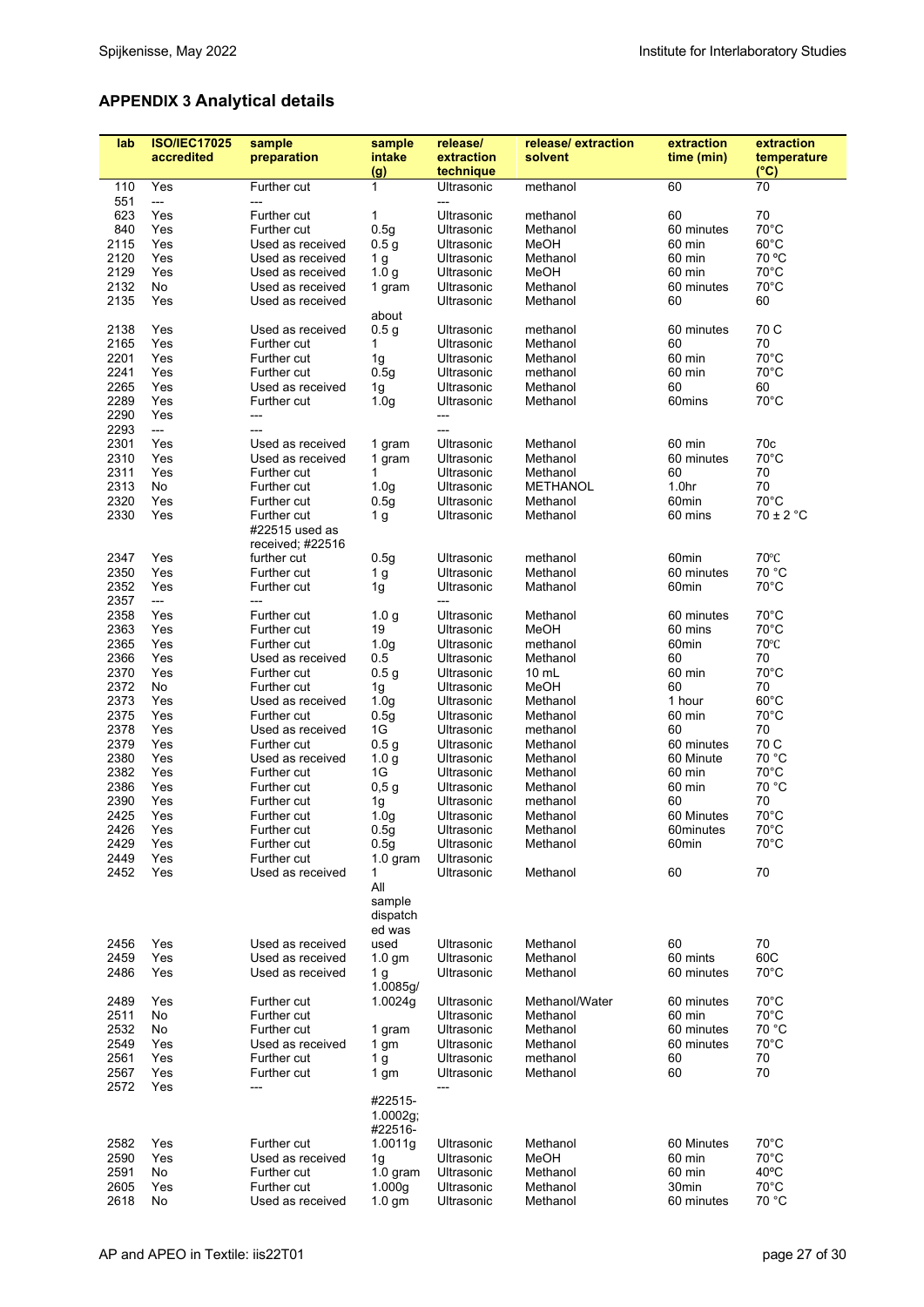| lab  | <b>ISO/IEC17025</b> | sample           | sample           | release/                 | release/extraction | extraction        | extraction                   |
|------|---------------------|------------------|------------------|--------------------------|--------------------|-------------------|------------------------------|
|      | accredited          | preparation      | intake<br>(g)    | extraction<br>technique  | solvent            | time (min)        | temperature<br>$(^{\circ}C)$ |
| 2638 | <b>No</b>           | Further cut      | 1 grams          | Ultrasonic               | Methanol           | 60 minutes        | room temp.                   |
| 2643 | Yes                 | Further cut      | 1 <sub>g</sub>   | Ultrasonic               | Methanol           | 1 <sub>h</sub>    | 70                           |
| 2644 | Yes                 | Used as received | 0.5 <sub>g</sub> | Ultrasonic               | Methanol           | 60 min            | $70^{\circ}$ C               |
| 2649 | Yes                 | Used as received | 2.5 <sub>g</sub> | Ultrasonic               | <b>MeOH</b>        | 60 Min            | 70 °C                        |
| 2668 | Yes                 | Further cut      | 0.5 <sub>g</sub> | Ultrasonic               | Methanol           | 60 minutes        | $70^{\circ}$ C               |
| 2678 | No                  | Further cut      | 1 <sub>g</sub>   | Ultrasonic               | Methanol           | 60                | $70^{\circ}$ C               |
| 2719 | Yes                 | Used as received | 0.5g             | Ultrasonic               | methanol           | 60                | 70                           |
| 2743 | <b>No</b>           | Used as received | 1g               | Ultrasonic               | Methanol           | 60 <sub>min</sub> | $70^{\circ}$ C               |
| 2798 | Yes                 | Used as received | 0.5 <sub>g</sub> | Ultrasonic               | MeOH               | 60mins            | 70                           |
| 2826 | Yes                 | Used as received | 1g               | Ultrasonic               | Methanol           | 60mins            |                              |
| 2827 | Yes                 | Further cut      | 0.5q             | Ultrasonic               | Methanol           | 60 mins           | 70 °C                        |
| 2864 | Yes                 | Further cut      |                  | Ultrasonic               | <b>MEOH</b>        | 60 min            | 60                           |
| 2892 | Yes                 | Further cut      | 1g               | ---                      | MeOH               | 60                | 40                           |
| 2947 | Yes                 | Used as received | 0.5              | Ultrasonic<br>Mechanical | Methanol           | 60                | 60                           |
| 2960 | Yes                 | Used as received | 0.5g             | Shaking                  | methanol           | 1 <sub>h</sub>    | 70                           |
| 2982 | Yes                 | Used as received | 1.002g           | <b>Stirrer</b>           | Methanol           | 1.0 Hour          | $70^{\circ}$ C               |
| 3100 | Yes                 | Further cut      | 1.0 <sub>q</sub> | Ultrasonic               | Methanol           | 60mins            | 70°C                         |
| 3116 | Yes                 | Used as received | 1 gram           | Ultrasonic               | Methanol           | 60 mins           | $70^{\circ}$ C               |
| 3118 | ---                 |                  |                  |                          |                    |                   |                              |
| 3154 | Yes                 | Used as received |                  | Ultrasonic               | Methanol           | 60                | 70                           |
| 3172 | Yes                 | ---              |                  | ---                      |                    |                   |                              |
| 3176 | Yes                 | Used as received | $\mathbf{1}$     | Ultrasonic               | <b>MeOH</b>        | 60 min            | 70                           |
| 3185 | Yes                 | Further cut      | 1 <sub>g</sub>   | Ultrasonic               | Methanol           | 60 <sub>min</sub> | $70^{\circ}$ C               |
| 3190 | Yes                 | Further cut      | 1g               | Ultrasonic               | methanol           | 60 <sub>min</sub> | 70                           |
| 3197 | Yes                 | Further cut      | 0.5 <sub>q</sub> | Ultrasonic               | Methanol           | 60 min.           | 70 C                         |
| 3210 | Yes                 | Further cut      | 1                | Ultrasonic               | Methanol           | 60                | 70                           |
| 3214 | Yes                 | Further cut      | 1g               | Ultrasonic               | Methanol           | 60 mins           | 70C                          |
| 3222 | Yes                 | Further cut      | 0.5              | Ultrasonic               | Methanol           | 60                | 70                           |
| 3228 | Yes                 | Further cut      | 0.5              | Ultrasonic               | Methanol           | 60                | 70                           |
| 3230 | Yes                 | Further cut      | 1.0 <sub>g</sub> | Ultrasonic               | Methanol           | 60 minutes        | $70^{\circ}$ C               |
| 3237 | Yes                 | Used as received | 0.5              | Ultrasonic               | Methanol           | 60                | 70                           |
| 3246 | Yes                 | Used as received | 1.0 <sub>g</sub> | Ultrasonic               | Methanol           | 60 min            | $70^{\circ}$ C               |
| 3248 | Yes                 | Used as received | 1.0 <sub>q</sub> | Ultrasonic               | Methanol           | 60 minutes        | $70^{\circ}$ C               |
| 3250 | Yes                 | Used as received | 1g               | Ultrasonic               | methanol           | 60 <sub>min</sub> | $70^{\circ}$ C               |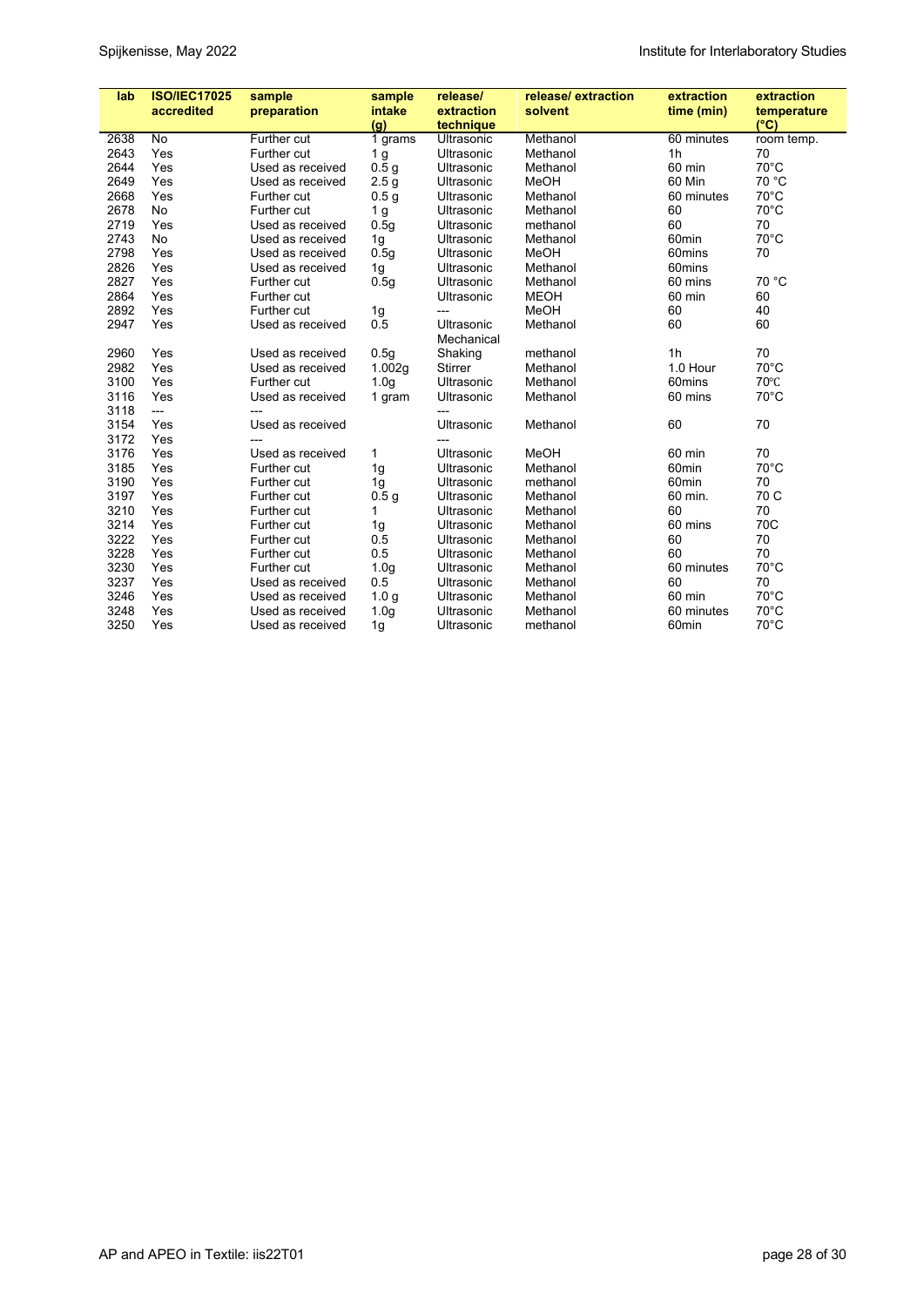#### **APPENDIX 4**

#### **Number of participants per country**

1 lab in AUSTRIA

6 labs in BANGLADESH

1 lab in BRAZIL

3 labs in CAMBODIA

1 lab in FRANCE

5 labs in GERMANY

1 lab in GUATEMALA

5 labs in HONG KONG

8 labs in INDIA

3 labs in INDONESIA

7 labs in ITALY

3 labs in KOREA, Republic of

1 lab in MAURITIUS

21 labs in P.R. of CHINA

5 labs in PAKISTAN

1 lab in PORTUGAL

1 lab in SPAIN

2 labs in SRI LANKA

4 labs in TAIWAN

1 lab in THAILAND

3 labs in TUNISIA

4 labs in TURKEY

1 lab in U.S.A.

1 lab in UNITED KINGDOM

6 labs in VIETNAM